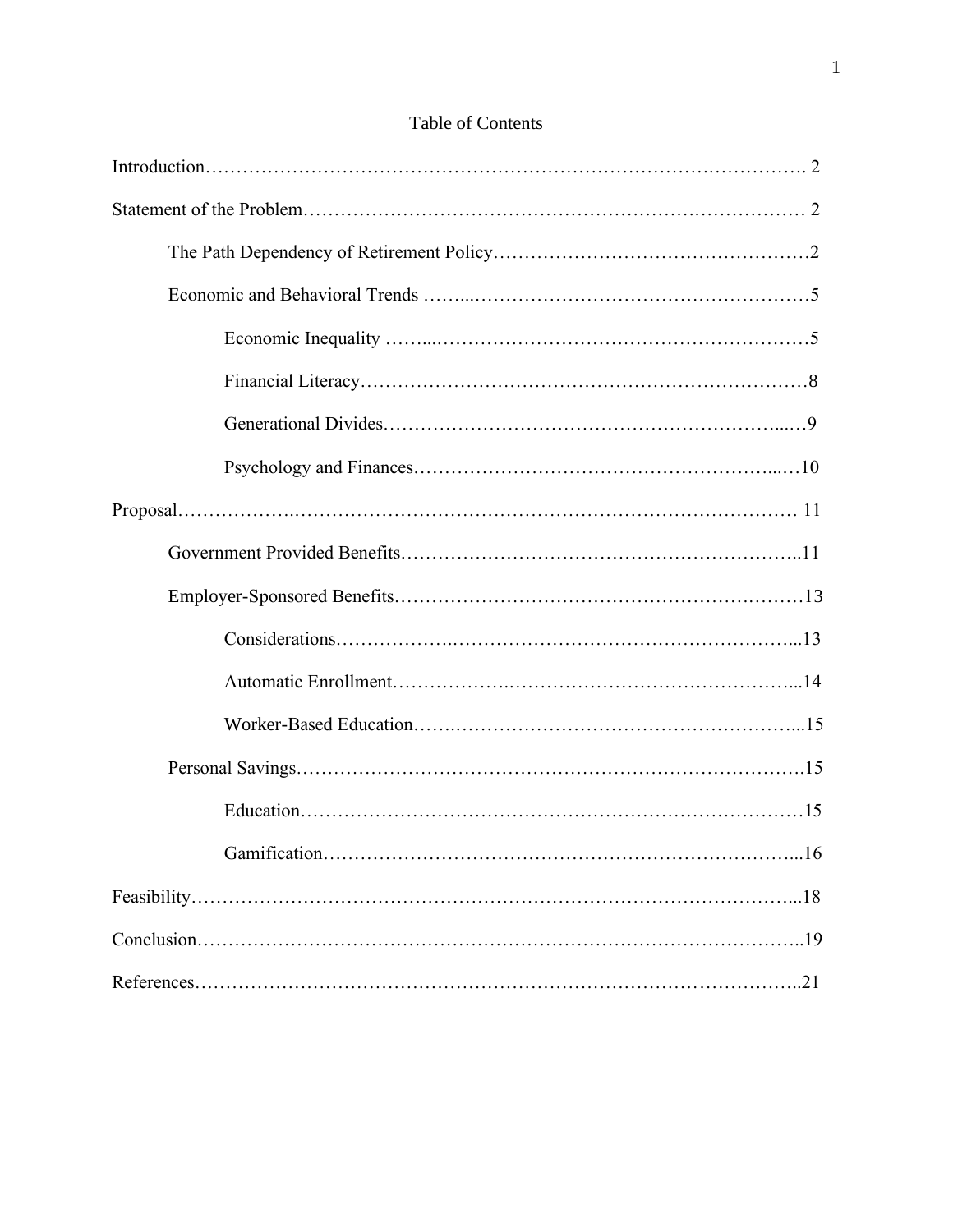## **Introduction**

Maintaining the social safety net is an integral part of societal development and a strong indicator of the federal government's ability to protect its citizens. With state-authorized pension plans being some of the oldest governmental welfare institutions, old-age insurance poses a key requirement of a developed country's welfare state in its ability to pay citizens back for their contributions to society when they are no longer capable of participating in the labor force. The United States welfare state is infamously an OECD laggard, with its exceptionalist nature impeding the program's ability to efficiently execute federal welfare spending. This has fostered an incredibly complex array of tools that the United States employs to make welfare policies feasible, and these tools shape the policy outcomes of welfare spending (Alesina et. al., 2001).

As the United States enters an era of low fertility rates and an aging population, the stability of current retirement programs is called into question. Re-evaluating social security's role in modern society coupled with private plans is essential to implementing reforms that will mitigate the negative effects of lacking retirement funds. This paper aims to identify the inherent problem of retirement security through its origins in the United States, evaluate possible solutions for reform, and analyze the feasibility of such reform to suggest how old-age insurance may be more efficiently maintained in the complexity of the United States welfare state.

## **Statement of the Problem**

#### **The Path Dependency of Retirement Policy**

Establishing the historical imperative for the implementation of old-age insurance is necessarily the first step in creating a framework to define the policy problem at hand. Old-age insurance in the United States presents what political scientist Theda Skocpol identifies as "the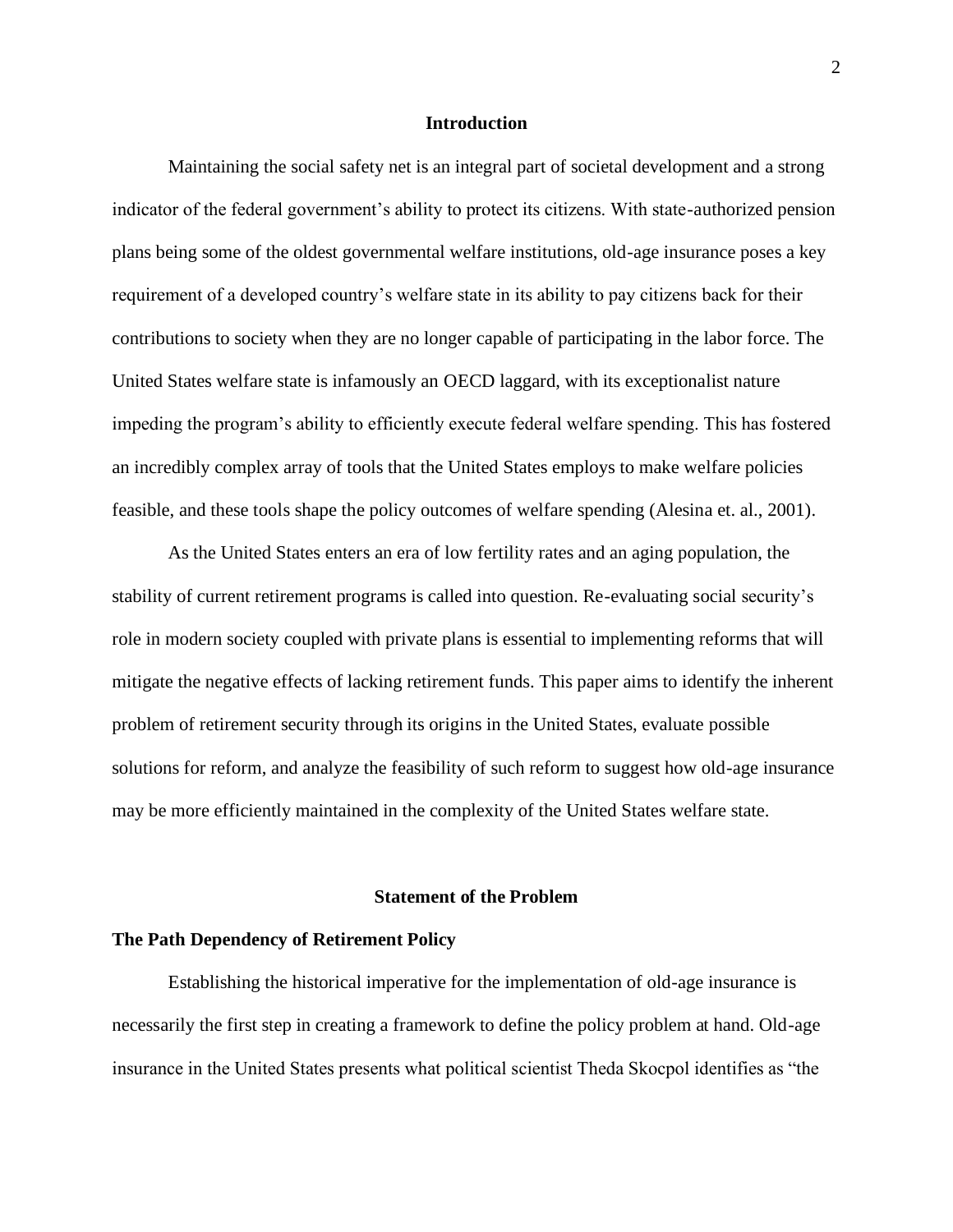original welfare state institution", with federal Civil War pensions given to veterans acting as the first American social security system as well as displaying the factors that would come to shape the introduction of future welfare policies in the United States. Importantly, however, pension plans expose the necessity of including a "polity-centered" (Skocpol, 1993) approach to evaluation: political institutions, as well as political party interests, shape how policy is implemented, and thus shape the political landscape for future policies.

After generational changes in recipients and criticism of the public pension system, reforms to welfare provisions were borne in the industrial revolution. This period spurred laborers to consolidate into union coalitions and prompted the use of welfare capitalism where programs such as human resources were developed (Ikenberry & Skocpol, 1987). The 1930s put a halt to the glorification of this method, which was dependent on employers, when the largest economic depression in American history forced laborers out of the workforce, thrusting those individuals into deep poverty. This left many of the employer-sponsored benefits ineffective in combating growing poverty rates and pushed responsibility back onto the public sector (Ikenberry & Skocpol, 1987).

With the integration of the New Deal, old-age insurance's purpose was conceived in the wake of the Great Depression. Defining the structure of the first centralized public welfare program, the preventive approach by the Wisconsin Progressives sought to keep social security benefits relatively low and built social security to be a wholly contributory program, where individuals are meant to pay as they go toward the system and take out benefits in their retirement (Ikenberry & Skocpol, 1987). The inherent purpose was to set a floor below which no one was meant to fall—cushioning low-income, retirement-age citizens from economic shocks (Ikenberry & Skocpol 1987). Conservative parties of the time reinforced this notion, likening the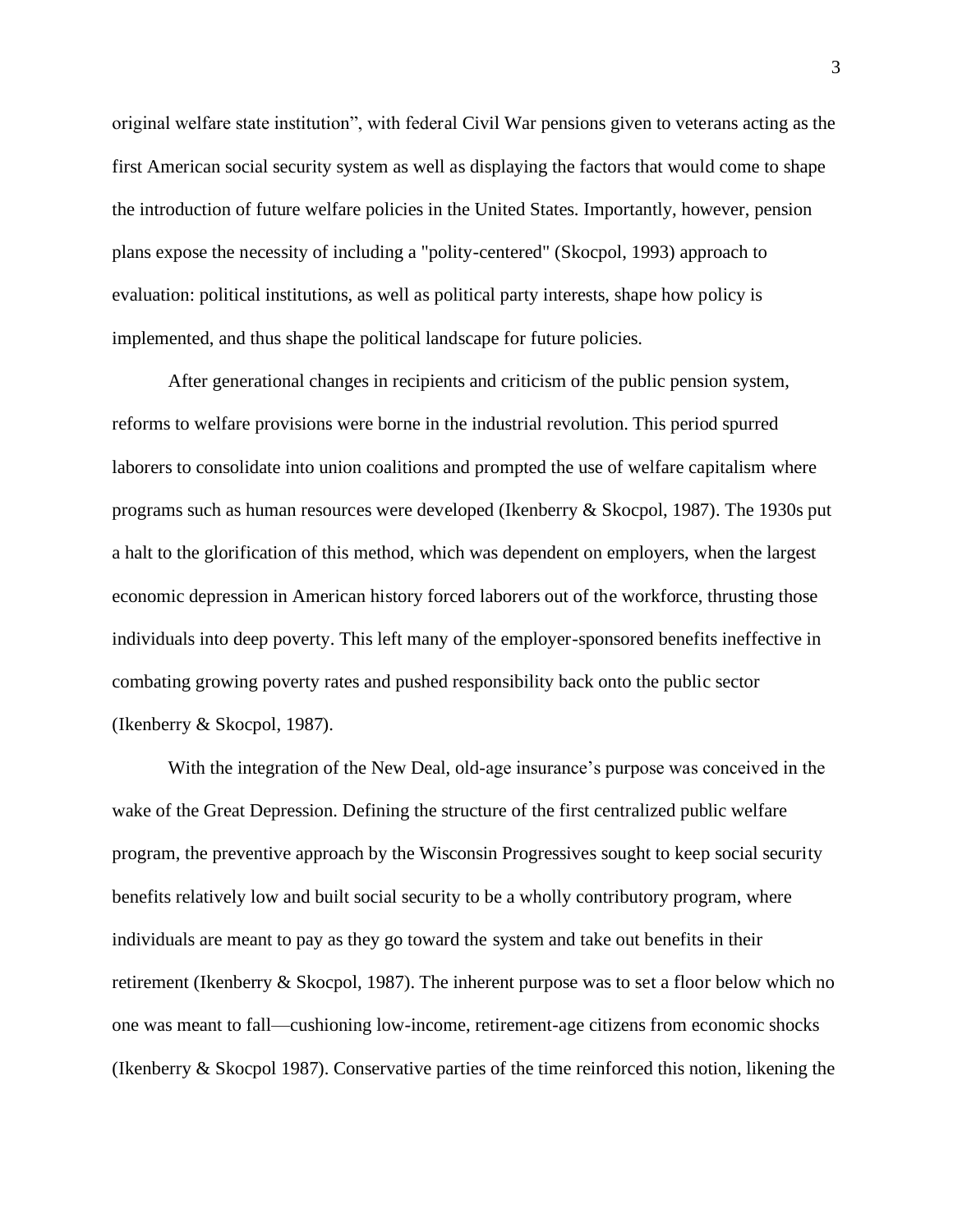expansion of social security to expanding government--making this policy feasible with its relatively low benefits (Ikenberry & Skocpol 1987). Until WWII, social security aided a multiplicity of insurance issues including life, disability, and old age.

During WWII, however, employers began to offer more comprehensive compensation plans to workers in times of federally mandated wage stagnation (Hacker, 2002). Social security's shallow benefit level created an incentive for employers to fill in the financial gaps with private pension plans (Hacker, 2002). Political scientist Jacob Hacker suggests that such "path dependency" of social security is the symbiotic relationship between the original configuration of social security with the incentives of employers and conservatives (Hacker, 2002).

The reform era of the 1960s, however, saw the initiation of a significant change in social security when Congress adopted the cost-of-living adjustment (COLA) (Hacker, 2001). This automatic adjustment required that every year benefits would be adjusted to wage inflation from the preceding year, and this encouraged a perpetual cycle of benefit growth (Social Security Administration, 2022). The fundamental structure of social security as a policy, one which depends on the annual change of the poverty floor, then changed to allow workers to take out more than they put in (Boskin, 2005). This continued growth does not account for the aging population of the United States seen in the status quo, which has been exacerbated by low birth rates of the United States and decreasing labor base (Boskin, 2005).

In the 1970s and 1980s significant social and economic change again spurred drastic alterations to old-age insurance, since the allocation of risk shifted with the proliferation of employer-based plans after the codification of ERISA, solidifying the public-private mix of policy implementation (Hacker, 2002). The legislative directive, paired with passing the ERISA,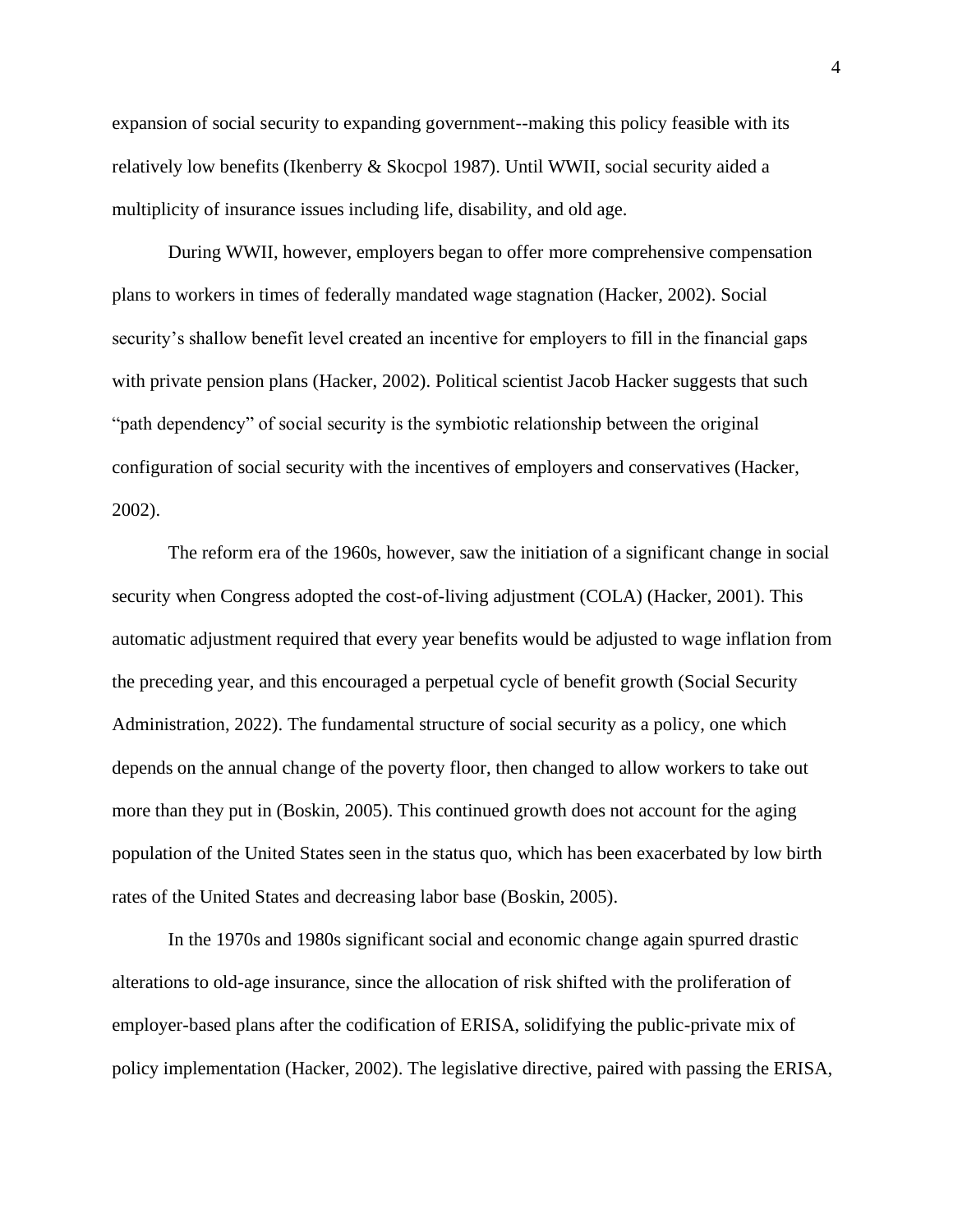focused on creating a more appropriate consumer price index (CPI)-E. Rather than calculating benefits based on urban laborer purchases, the new method weights items differently based on how much they impact the elderly population; however, this CPI still largely over-projects consumption and causes the excessive distribution of benefits to individuals receiving social security (Boskin, 2005).

## **Economic and Behavioral Trends**

## *Economic Inequality*

Problems in old-age insurance in America through social security and employersponsored pensions reflect many economic problems, and the steady declination of personal savings since the 1970s suggests an aversion to investment (St. Louis Fed, 2022). The ongoing issue of wealth inequalities bleeds into all three pillars; exacerbating the diminishment of the social security trust which creates great inequalities within employer-based retirement eligibility between those with high and low income, leaving individuals with few economic assets to invest in personal savings (Morrissey, 2016). After the 2008 recession, the distribution of assets and income was polarized dramatically and skewed toward the top ten percent of earners (Corak, 2011). According to the Washington Center for Equitable Growth, the top ten percent of earners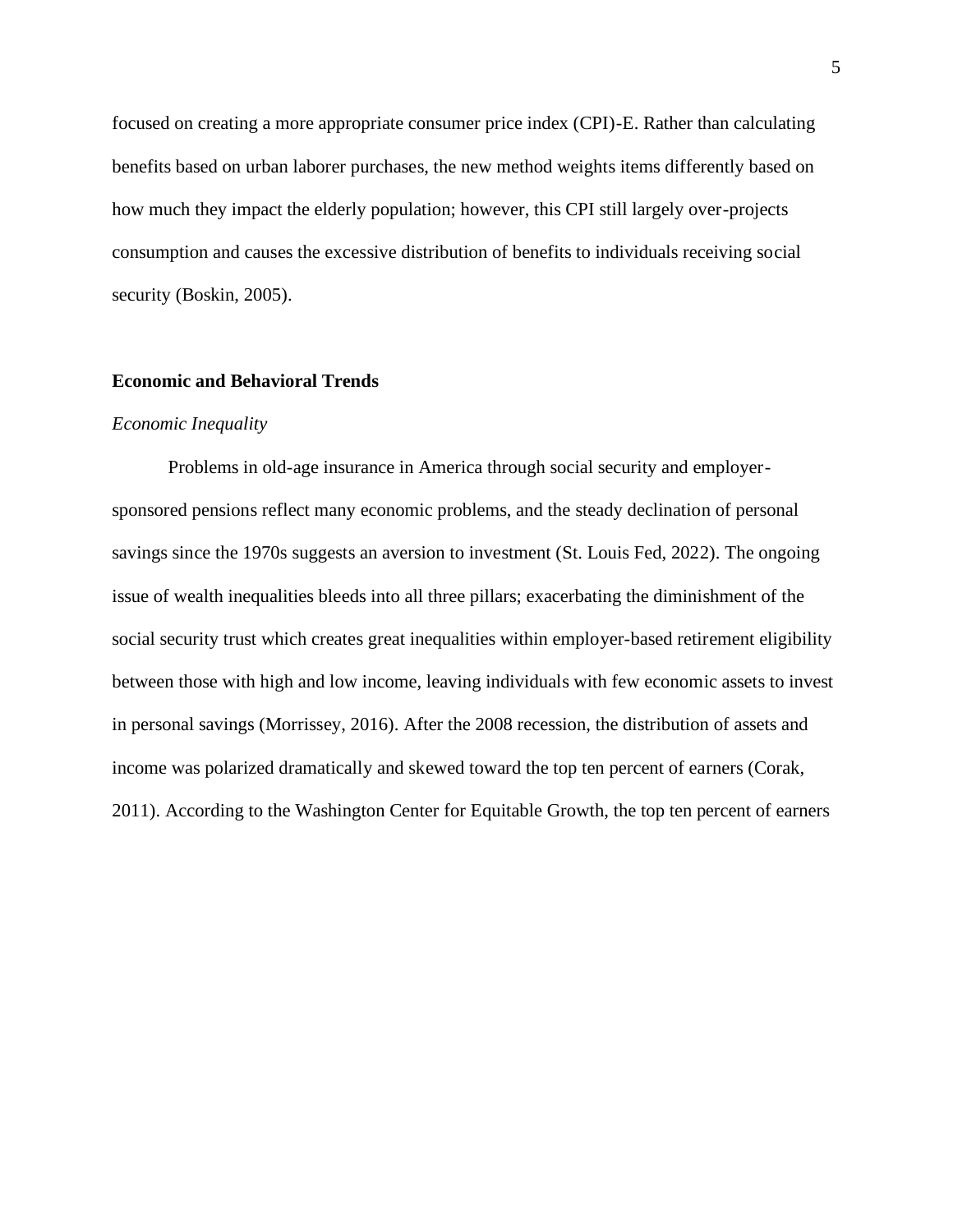have more income in retirement savings than the bottom ninety percent combined (Mitchell & Sabelhaus, 2020). This gap is reciprocated in issues of retirement, as shown in Figure 1.

Further, the contemporary methods of placing more risk on individuals through the slow replacement of pensions with personal savings accounts widen the gap in retirement funds (Conrad et. al., 2016). This accumulation of risk makes low and middle-income individuals increasingly susceptible to economic downturns and puts further strain on social security for their retirement funds (Morrissey, 2016). There is also the serious issue of participation in

retirement plans declining with each generation as most families today approach retirement reporting little to no savings. (Morrissey, 2016).

Despite these trends, employers are hesitant to offer retirement plans that are affordable and accessible, giving rise to





structural deterrents from participation. As The Pew Charitable Trusts (2016) reports, half of full-time workers who did not participate in employer-sponsored retirement plans despite them being available cited a lack of affordability as the reason, while two-thirds of part-time workers did not participate because they were not eligible. Employees rightly find the returns of employee-sponsored retirement plans to be inadequate with the median amount in retirement savings accounts only amounting to \$22,000, just \$6,000 more than the median annual Social Security retirement benefit as shown in Figure 2 (The Pew Charitable Trusts, 2016). According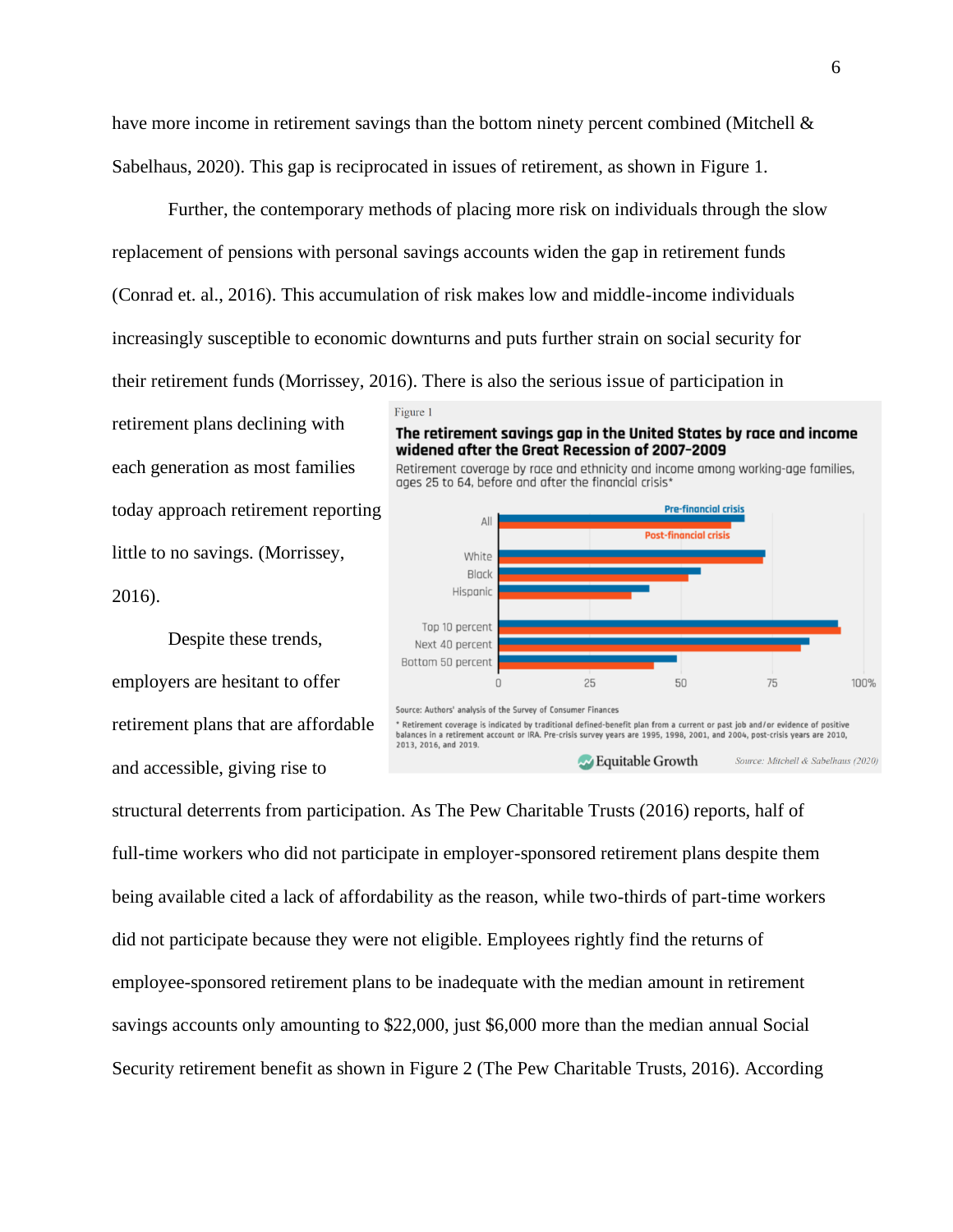to the same report, employees are about 25% more likely to participate in programs offered by their employer when the company contributes to the retirement fund, which is an uncommon practice among companies that offer retirement benefits.

Furthermore, these statistics only describe employee behavior surrounding what is offered by businesses in the status quo. As this changes, and businesses increasingly view direct benefit (DB) and direct contribution (DC) plans as unnecessary risk, the widespread termination



of plans thereof further reduces participation (Nyce, 2007). This creates a dilemma for the condition of company-sponsored retirement plans; employees do not want to invest their money into a program that generates undesirable returns while businesses seek to avoid the risk required for an adequately

profitable investment. With these deterrents from participating in private employer-sponsored benefits, the role of public social security flips from its historically preventative position to being the retirement fund that fills in the gaps of other plans for working individuals--supporting over 60% of most low-income retirees (Conrad et. al., 2016). The trust-fund balance is now decreasing with the principal balance of social security being used; benefits are projected to be exhausted by 2034 and the generational lag will continue to diminish benefits until they nearly run out (SSA, 2022).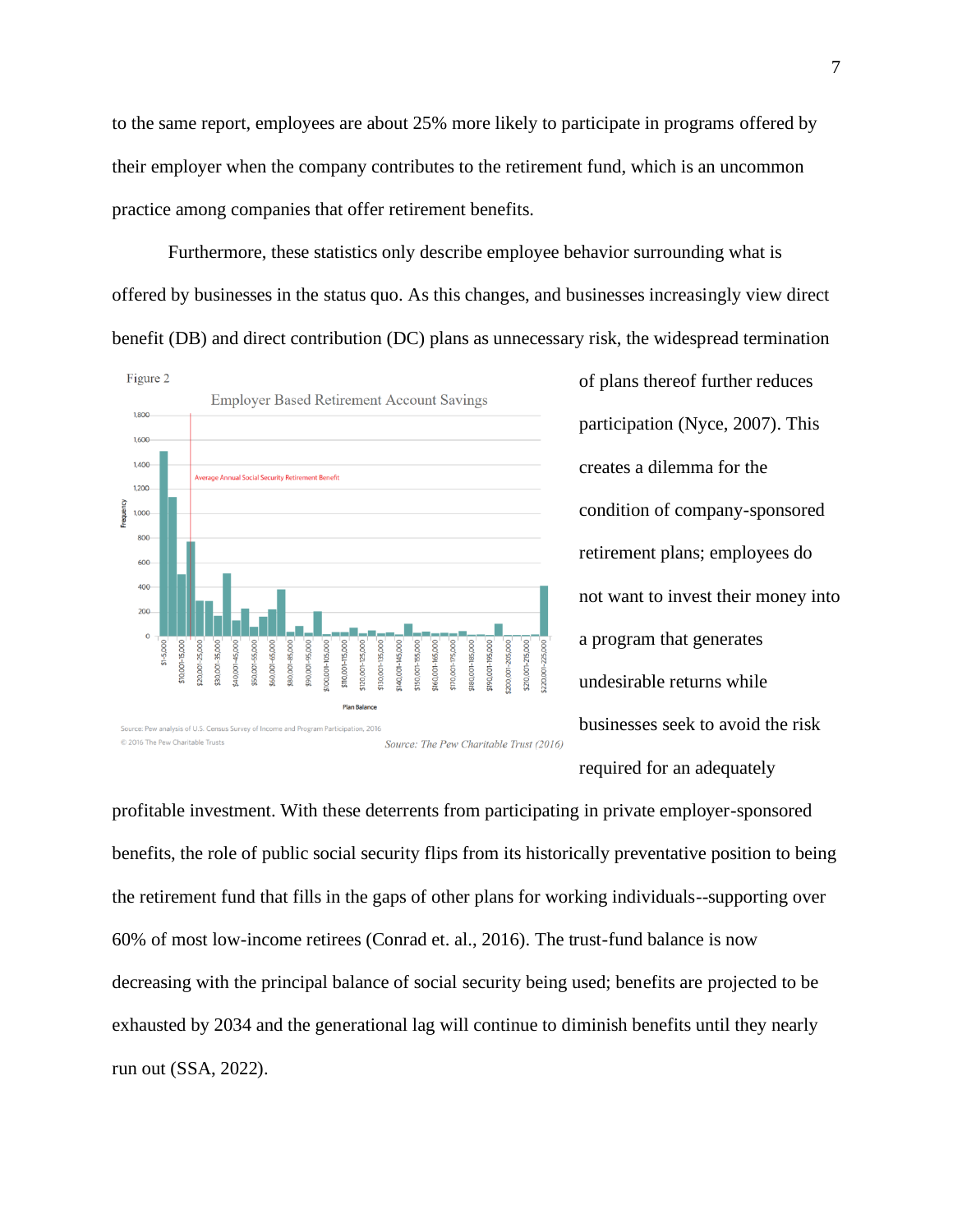## *Financial Literacy*

The low level of financial literacy among the past five generations can be another explanation for the decrease in personal savings (Godbout, 2021). Using the P-Fin Index for measurement, the NAPA (2021) reported that "approximately 40% of Baby Boomers and the Silent Generation answered more than 50% of the questions correctly—but averaged only 55%." From the same report, the percentage of questions in the P-Fin answered correctly by Gen Xers, Millennials and Gen Zers trended lower than the majority at "49%, 48%, and 43%, respectively" (Godbout, 2021). Many of these individuals who entered the workforce or grew up during the Great Recession do not reap the benefits of plentiful financial assets (Corak, 2011). These statistics reveal the gap in the ability of the past three generations to make prudent decisions regarding their finances, evincing a source of strain on retirement plans in both public and private sectors.

Further, the rate of functional financial knowledge in the United States is well below the OECD (2015) average with 22% of students not reaching the baseline of financial proficiency and only 10% of students being top performers in financial proficiency. The United States ranked 10th among these countries in the mean performance area (OECD, 2015). Although this number is the average, it is still significantly lower than most comparable developed nations as shown in Figure 3. This low level of performance is disproportionately shown to affect the bottom quarter of socioeconomic statuses and as the socioeconomic quartile rises performance also rises (OECD, 2015). This then reciprocates the importance of the educational dividend in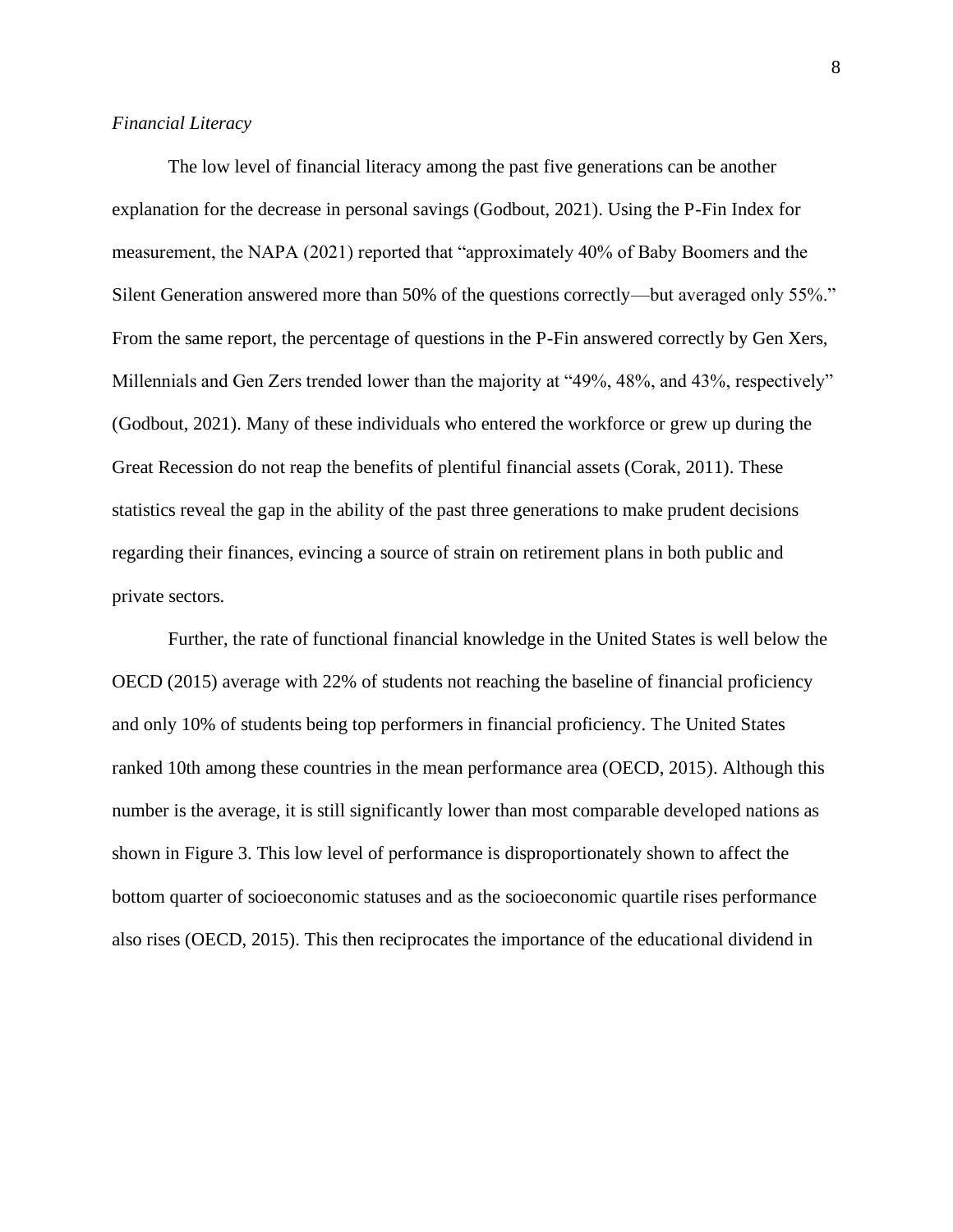explaining disparate rates of financial knowledge, echoing the lack of intergenerational mobility and economic inequality that correlates with these trends (Corak, 2011).

Highlighting the relationship between low financial literacy and financial mistakes, the Social Security Administration (SSA) explains how individuals with low literacy are "less likely

to have a checking account, maintain an emergency fund, have a retirement plan, or hold stocks" (Gale, 2012). These same individuals are likely to expose themselves to financial risk through "payday loans, make only the minimum payment on a credit card balance, take on high-cost mortgages, have higher debt levels, and be delinquent on debt" (Gale, 2012). Understanding that social safety net policies are meant to be those which pool risk for individuals, especially those who are most at risk in economic downturns, there is a

| Mean performance in financial literacy |               |             |                         |         |  |
|----------------------------------------|---------------|-------------|-------------------------|---------|--|
|                                        | Mean<br>score | Range       | Percentage of students  |         |  |
|                                        |               | of<br>ranks | <b>Below</b><br>Level 2 | Level 5 |  |
| OECD avg-10                            | 489           |             | 22.3                    | 11.8    |  |
| B-S-J-G (China)                        | 566           | $1 - 1$     | 9.4                     | 33.4    |  |
| Belgium (Flemish)                      | 541           | $2 - 3$     | 12.0                    | 24.0    |  |
| Canadian provinces                     | 533           | $2 - 3$     | 12.7                    | 21.8    |  |
| <b>Russia</b>                          | 512           | $4 - 5$     | 10.9                    | 10.5    |  |
| <b>Netherlands</b>                     | 509           | $4 - 6$     | 19.2                    | 17.5    |  |
| Australia                              | 504           | $5 - 6$     | 19.7                    | 15.4    |  |
| <b>United States</b>                   | 487           | $7 - 9$     | 21.6                    | 10.2    |  |
| Poland                                 | 485           | $7 - 9$     | 20.1                    | 8.0     |  |
| Italy                                  | 483           | $7 - 9$     | 19.8                    | 6.5     |  |
| Spain                                  | 469           | $10 - 10$   | 24.7                    | 5.6     |  |
| Lithuania                              | 449           | $11 - 12$   | 31.5                    | 3.7     |  |
| <b>Slovak Republic</b>                 | 445           | $11 - 12$   | 34.7                    | 6.3     |  |
| Chile                                  | 432           | $13 - 13$   | 38.1                    | 3.1     |  |
| Peru                                   | 403           | $14 - 14$   | 48.2                    | 1.2     |  |
| <b>Brazil</b>                          | 393           | $15 - 15$   | 53.3                    | 2.6     |  |

Notes: Partner countries and economies are marked in blue. "Canadian provinces" refers to the seven provinces in Canada that participated in the PISA 2015 financial literacy assessment: British Columbia, Manitoba, New Brunswick, Newfoundland and Labrador, Nova Scotia, Ontario and Prince Edward Island. B-S-J-G (China) refers to the four PISA-participating China provinces and municipalities: Beijing, Shanghai, Jiangsu and Guangdong. Countries and economies are ranked in descending order of mean score.

Source: OECD (2015)

# requisite for trust between individuals that the money to be shared will be used responsibly. *Generational Divides*

Younger generations also pose another obstacle--Gen Z in particular--with their behaviors including low participation in optional retirement plans and a desire to be out of the workforce (O'Connor, 2022). Deviating from the practices of their predecessors, there is a generational tendency to evade retirement savings through planned contribution methods entirely, driven by the growing anti-work movement (O'Connor, 2022). This sentiment is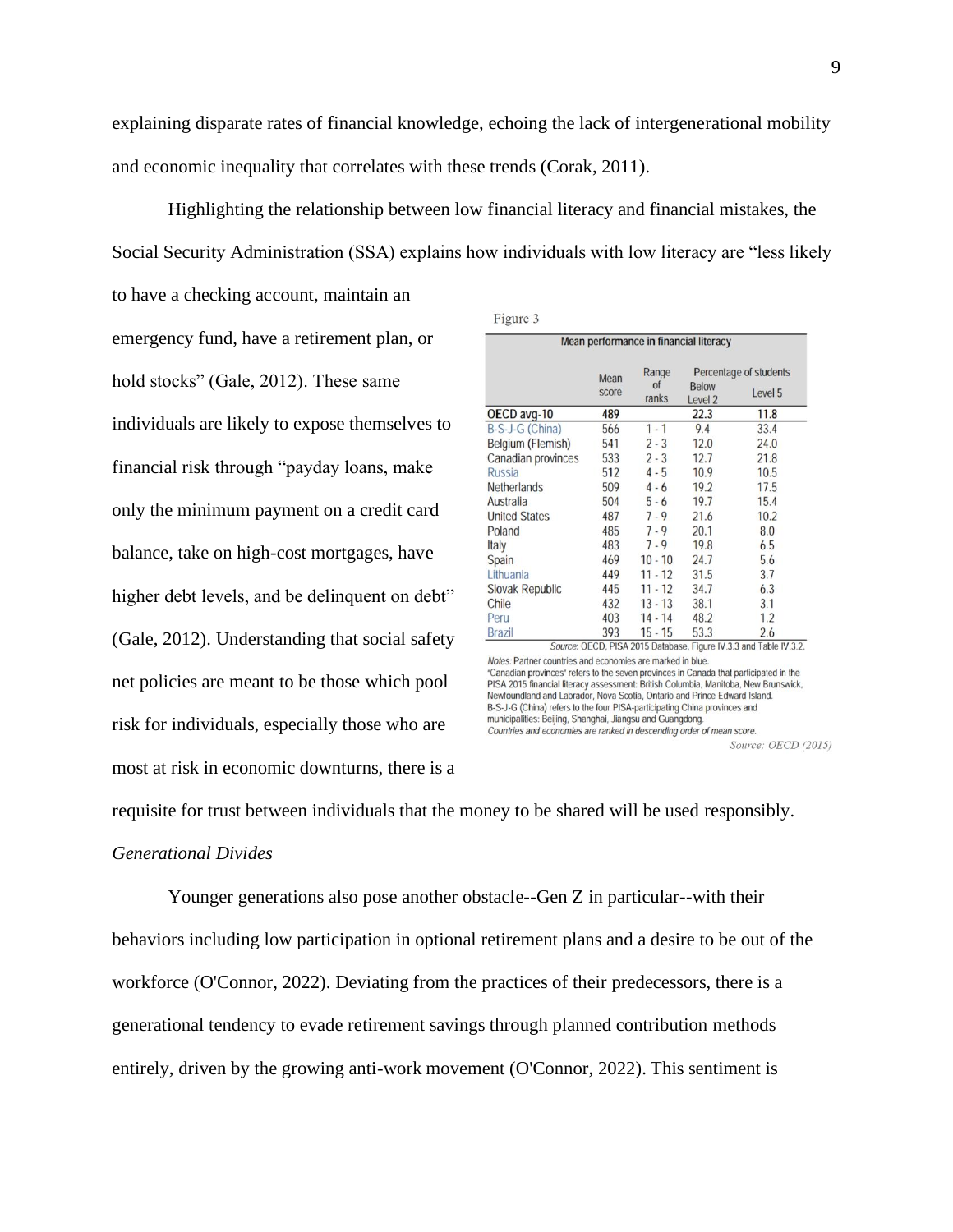reciprocated by many young people, who look to pursue earlier retirement more than other generations as shown in Figure 4 (O'Connor, 2022).

When they do invest, younger generations are more likely to do so earlier, and begin personal savings early given their interest in the stock market and digital proficiency (Mitra, 2022). However, their reliance on the internet and stock performance leads them to over-project the profitability of investment for their futures (Hulbert, 2021). This overestimation is exacerbated by low guidance, as more than half of invested individuals have no contact with a financial advisor (Hulbert, 2021). These issues of



low financial literacy paired with a disinterest in traditional conceptions of work creates a problem for both social security and employer-sponsored plans where individuals will contribute less and less to their systems, destabilizing traditional notions of retirement planning (O'Connor, 2022).

## *Psychology and Finances*

Trends in financial literacy and savings then contribute to the psychological imperatives behind people's financial decisions. One explanation of these decision-making trends lies in the "End of History Illusion" as described by Psychologist Bruce Poulsen (2013). To Poulsen, individuals in the present tend to think in a "watershed moment" or assume that who an individual is in that moment will be the same person they will be in the following ten or twenty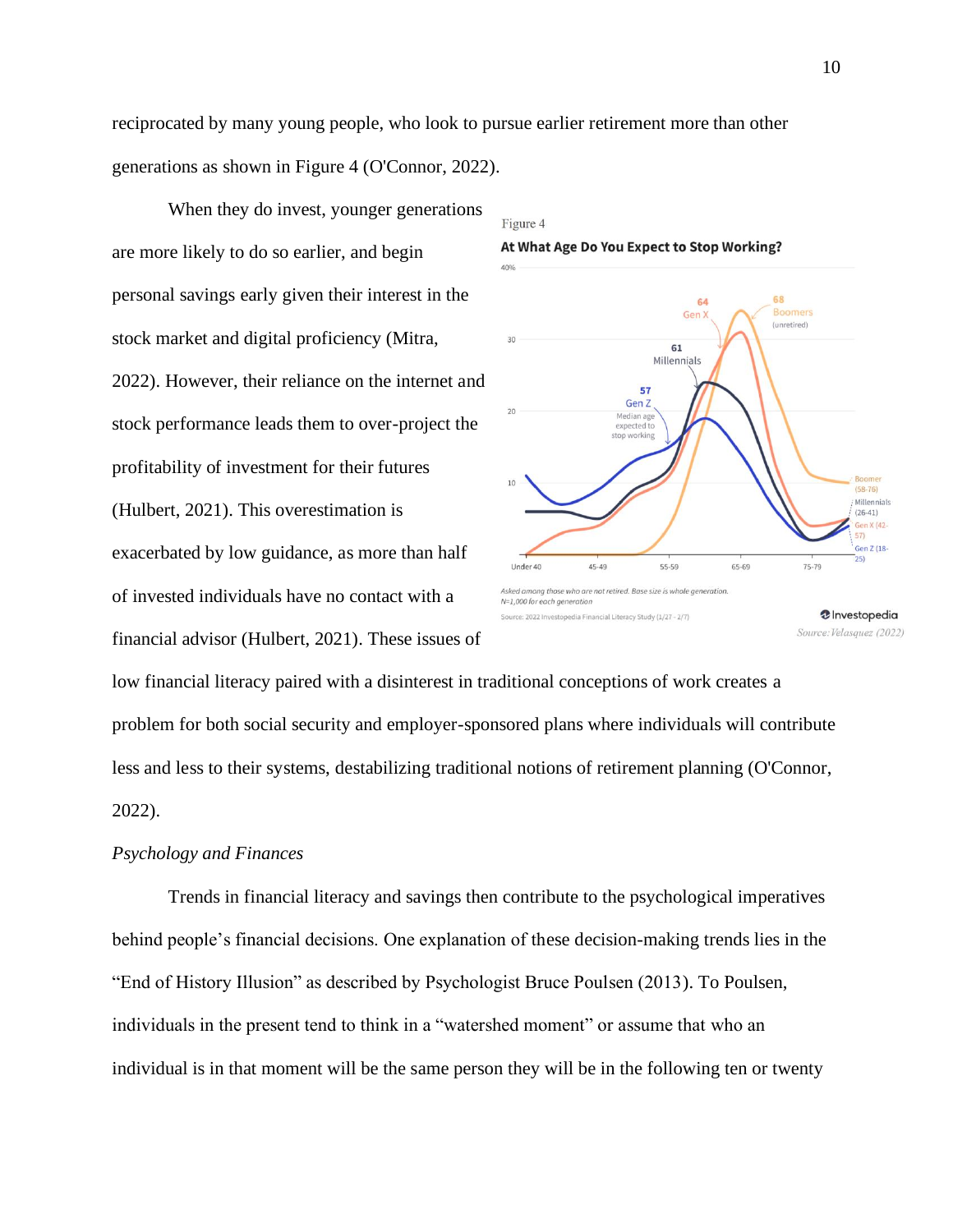years. This conception of believing at each point in life that we have reached the pinnacle of personal achievement and being proved every time onward that we were wrong, parallels the fallacious reasoning that guides individuals through a fluency heuristic (Poulsen, 2013).

This same reasoning is used in finances, especially in a generation where individualism through instant gratification outweighs foresight and consequentialism. Another explanation is temporal discounting, as Forbes author Mark Dennis (2017) explains, or the "tendency to place more value on choices and experiences that give us more immediate gratification." These cognitive shortcuts create the disconnect between present and future that many individuals struggle with overcoming in a financial sense, and further the inability to visualize future situations (Dennis, 2017). All of these issues contribute to the inefficiency of American retirement programs, exposing the root issue of inadequate knowledge in individuals. This causes a chain of mismanagement of finances and low trust in expanding pooled risk retirement programs as a result.

#### **Proposal**

# **Government Provided Benefits**

All comprehensive plans to resolve the imbalances of old-age insurance must take path dependency into consideration as well as the polity approach to account for the multiplicity of issues impacting old-age insurance. Reform of social security to ensure it lasts several generations more must include two pivotal changes--spending less and generating more revenue. Many of the mitigating reforms that have been proposed historically are left unviable with the amount of debt that has been amassed in recent years. For social security, restoring the actuarial balance--a 75-year window to move solvency out until that point--is the priority. The most promising measure for reform would be multifaceted, featuring stabilizing mechanisms that work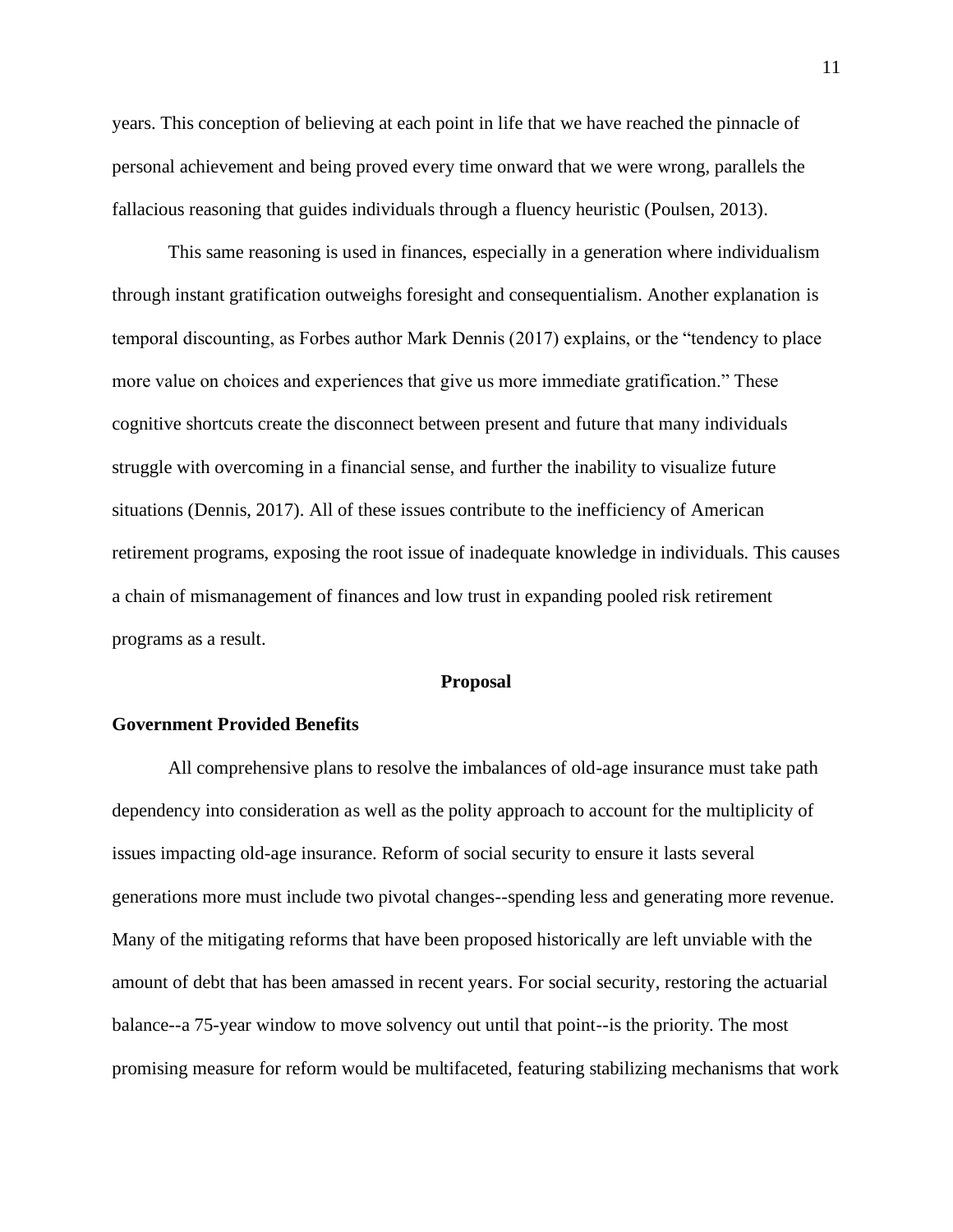into several aspects of the economy to offer relief for those who are most reliant on the program- -minority groups and citizens of low socioeconomic status. A combination of Boskin's (2005) suggestions with the plan proposed by Diamond and Oskager (2005) could yield a sustainable result.

The Diamond and Oskager (2005) plan suggest a traditional progressive approach to social security balancing: increasing taxation and decreasing benefits. Their plan seeks to address several fundamental problems with social security: a population living longer, income inequality, and balancing legacy debts (Diamond & Orszag, 2005). Combined, these problems compose the most severe burdens on social security benefits and their solution seeks to remedy all three (Diamond & Orszag, 2005). Specifically, creating a legacy tax above the maximum taxable income, creating a universal charge, and gradually increasing payroll taxes provide the most reliable forms of reduction of the debt given their redistributive nature (Diamond & Orszag, 2005). The current system needs to become a progressive model and must include all eligible citizens even if they are paying at a minute rate. Similarly, implementing a tax above the taxable cap to relieve the legacy debt is a politically viable way to evade dissent of redistributive policies, offering temporary changes that expire after the balance is restored to the system.

Boskin's (2005) plan suggests a system of indexing benefits to price at an incline, wherein lower-income earners receive higher benefits than those of upper brackets to adjust the benefits for lower-income more quickly than those of higher incomes. Paired with this, increasing the retirement age to seventy and using a chained-CPI model would ease the burden of the current pool (Boskin, 2005). Making the retirement age higher will incentivize laborers to stay in the workforce longer or maintain a retirement account on their own to support early retirement. Similarly, using the chained CPI takes consumer choices and actual spending into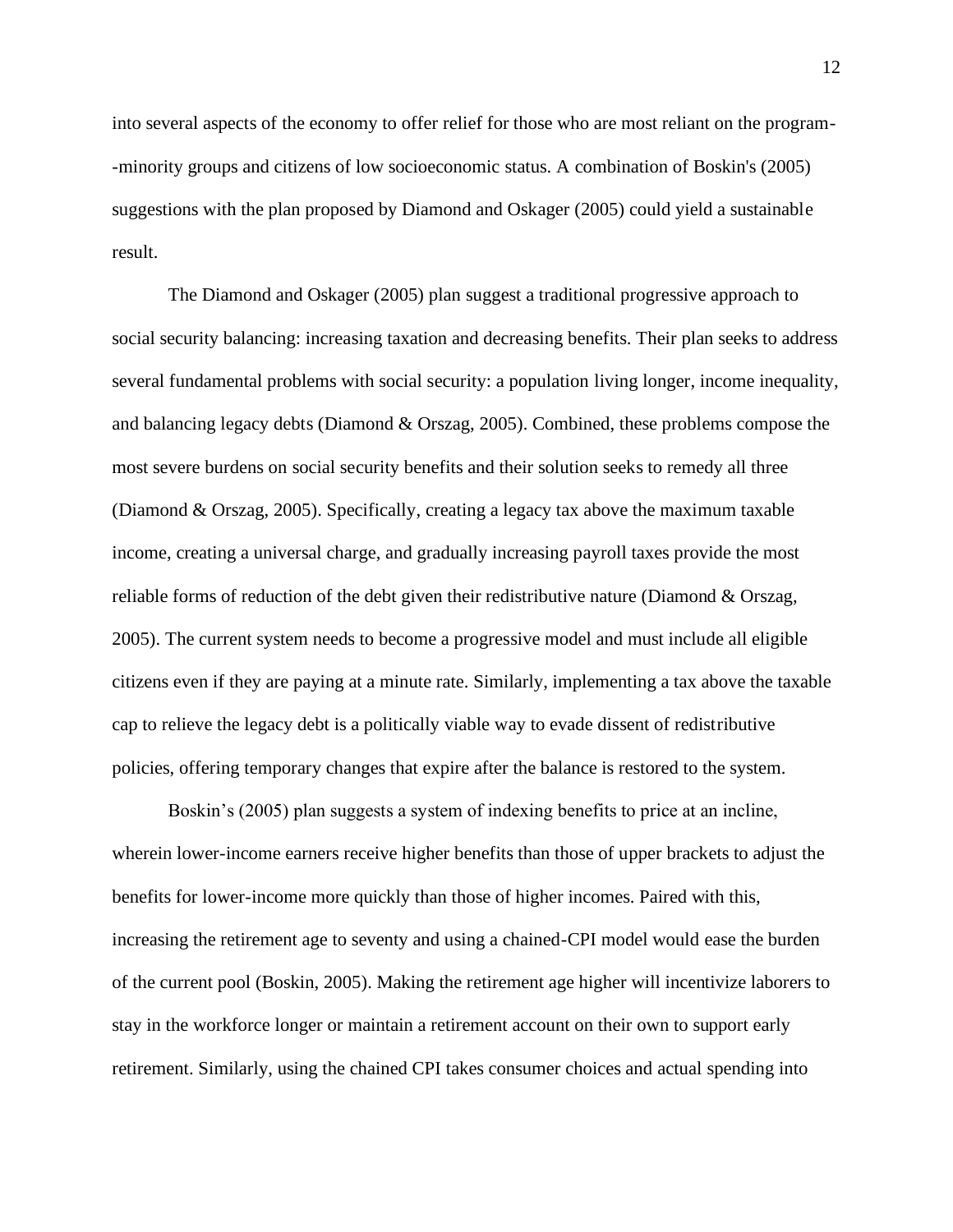consideration more accurately than other models, offering lower benefits that reflect the actual average costs of the elderly (Kenton, 2021). The final recommendation is to create individual accounts through social security that allow workers to invest a portion of their earnings into accounts that will pool their risk through social security or as he describes "a broadly diversified, low-cost index fund" (Boskin, 2005). This would be a method of generating revenue and spurring individual savings for workers and, while not replacing the system, supplements social security pension funding (Boskin, 2005; Eberly & Stock, 1998).

The two-tiered plan of Boskin is meant to evade the problems of traditional progressive reform, specifically the cost and loss of benefits that had been proposed. However, as social security approaches insolvency dramatic action will have to be supplemented through the Diamond and Oskeger (2005) plan. Combining these plans will offer definite sources of increased revenue as well as plans that prompt the longevity of the program, restoring the actuarial balance for generations to come.

## **Employer-Sponsored Benefits**

## *Considerations*

The private sector poses a unique opportunity to provide services complementary to the public, however, relying on the private sector and privatizing risk as many plans suggest misses two pivotal aspects of retirement benefits as a social safety program. The first is that social benefit programs must be formulated to pool risk between individuals--the larger the pool, the better the chances that individuals are shielded from the potential economic consequences of participating in the market. When this risk is compartmentalized into individual companies, the working population misses the protection that could be obtained in a public system with more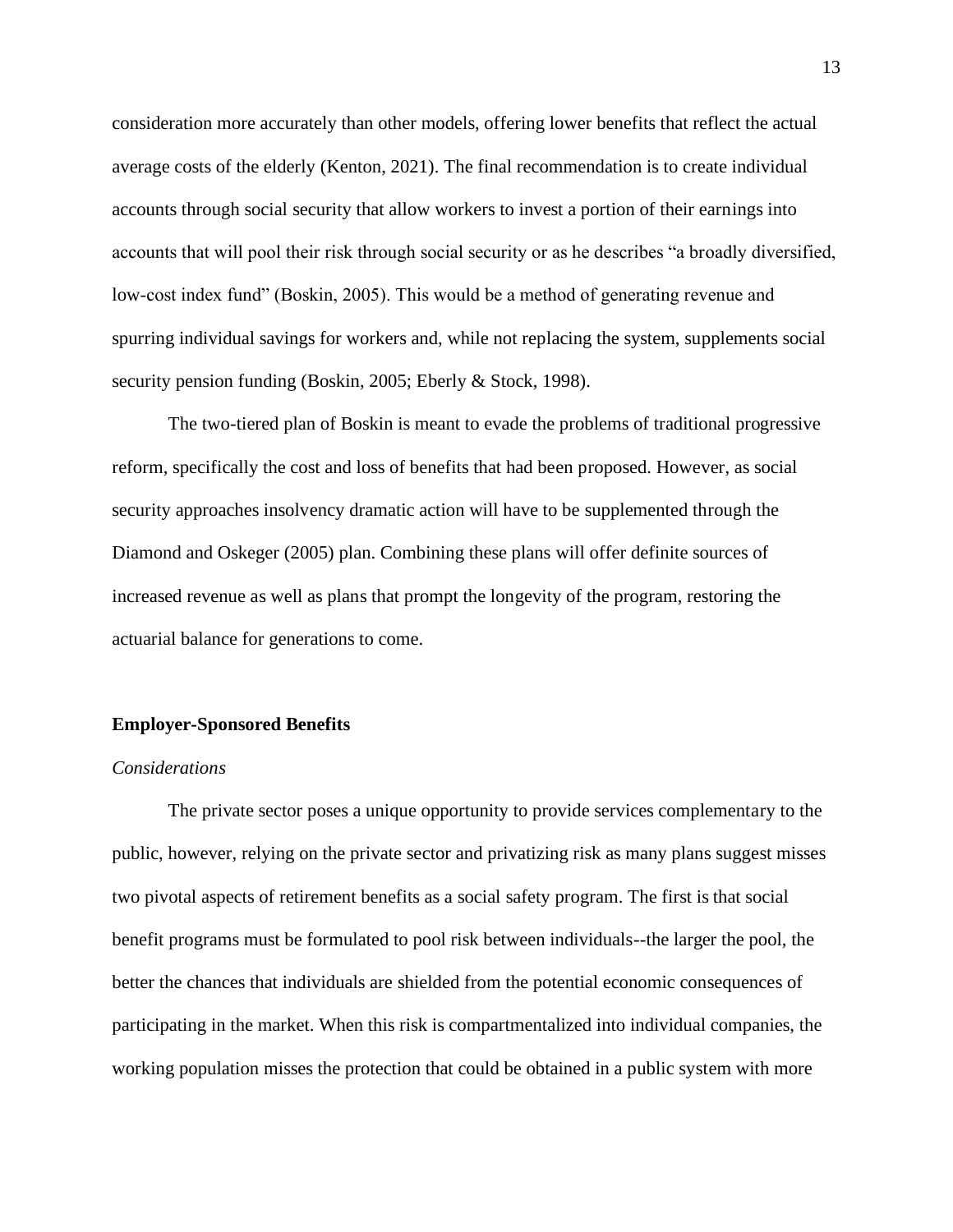participation. Along with the plans in and of themselves fragmenting risk, at any point less than 70% of the workforce can participate in an IRA or 401k (BLS, 2021).

Secondly, the desire of employers to evade the accumulation of risk creates a cycle in which the employer will always under-fund retirement programs and work to push risk on the individual. Tax expenditures such as the tax preference status and subsidization help ease the burden, but the welfare capitalist model is shown to be hindering to businesses as well as individuals since the continued fragmentation of risk only adds an unnecessary third party. This being said, the role of businesses in retirement is not something we seek to abolish as we accept its importance in the mixed welfare system America champions. However, we argue making employers the primary source of retirement assistance does not satisfy the necessary conditions for social benefits nor does it utilize the normal mechanisms for distributing them. Below, we offer some reforms that may increase participation in existing plans.

#### *Automatic Enrollment*

Making enrollment voluntary for employer-based plans suggests a remedy for the inefficiencies in this area. Requiring private retirement plans to be automatic enrollment ensures that all employees must either actively accept or decline the services of their employer rather than have to seek out the benefits (IRS, 2021). Applying tax incentives to automatic enrollment to all companies can further this effort and has been historically upheld in other areas of social insurance, including in the Fair Labor Standards Act (FLSA) with respect to healthcare until it was repealed in 2015. In tandem with this effort, employer-based plans should be required to have more inclusive eligibility standards. Amending the IRS qualifications to make all tax preference insurance benefits automatic enrollment status would adequately solve the issue of low participation in companies with existing plans (DOL, 2022).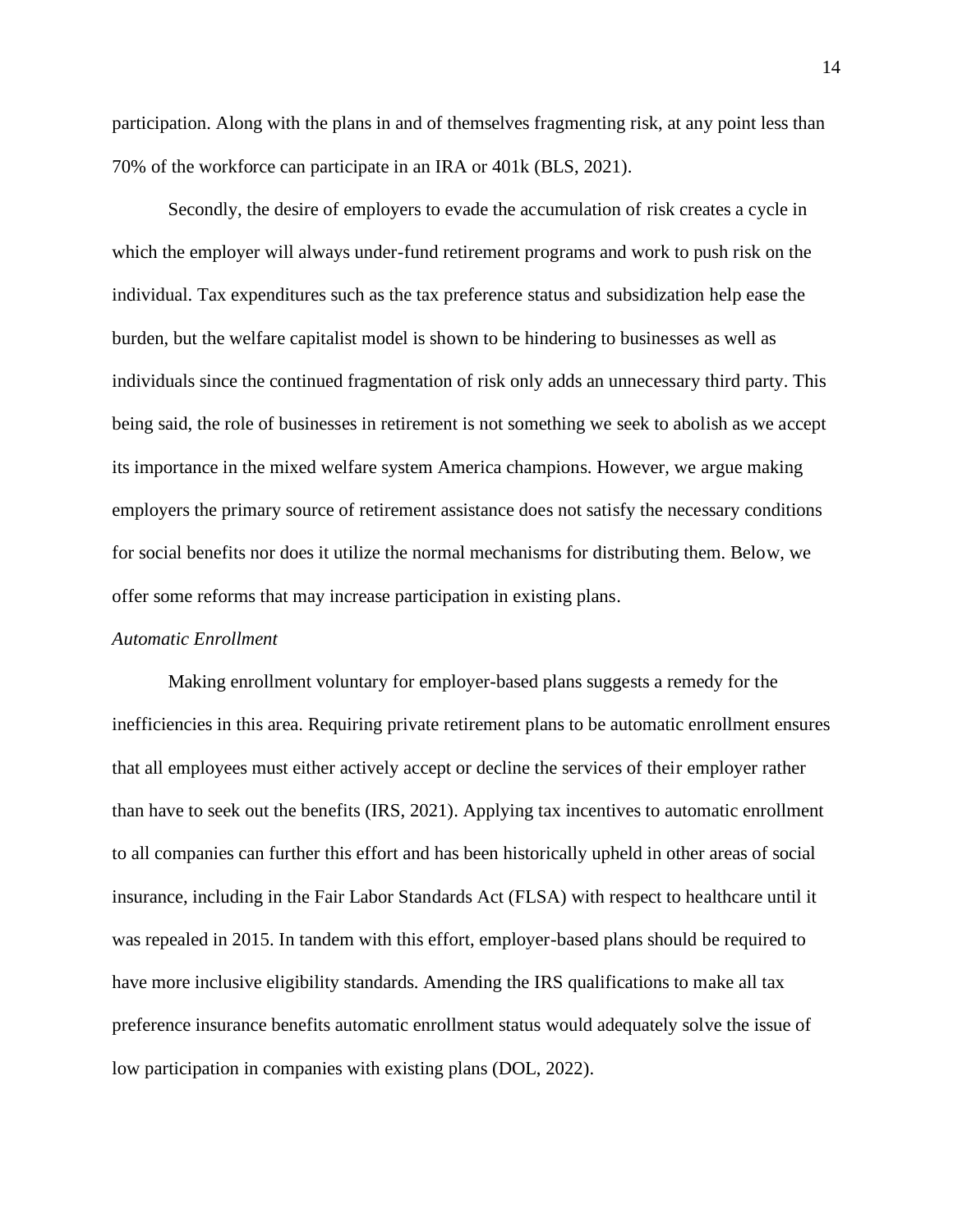# *Worker-Based Education*

Defined benefit contributory plans create opportunities to educate workers about their financial status and expand their access to resources for stable retirement. As the Milken Institute (Contreras & Bendix, 2021) reports, 43% of Americans are financially illiterate. Thus, using a public program for the distribution of retirement income as a vessel for education can help significantly increase financial knowledge and savings. This option of work-sponsored financial education, according to several studies reported in the Social Security Administration, was found to influence workers' savings behavior, resulting in higher 401k participation, as well as higher contributions and account balances (Gale et al., 2012).

These plans, however, tend to be remedial or were "offered in specific response to situations of relatively low employee retirement plan participation" (Gale et al., 2012). We suggest that education become a proactive measure: used in an effort to help the individual.

#### **Personal Savings**

## *Education*

The most effective plan to make lasting change in the realm of personal savings must begin with families and follow generations through schooling in the form of education. Such plans would necessarily be two-fold: first teaching current laborers and families how to manage finances (as explained in worker-based education), and second implementing a generational strategy for students to learn to manage their finances through educational institutions. Studentbased financial education is currently required in 20 states with 4 others requiring independent enrollment in a financial program (Gale et al., 2012). These programs cover extremely important topics for later use including saving, managing credit, and minimizing fees.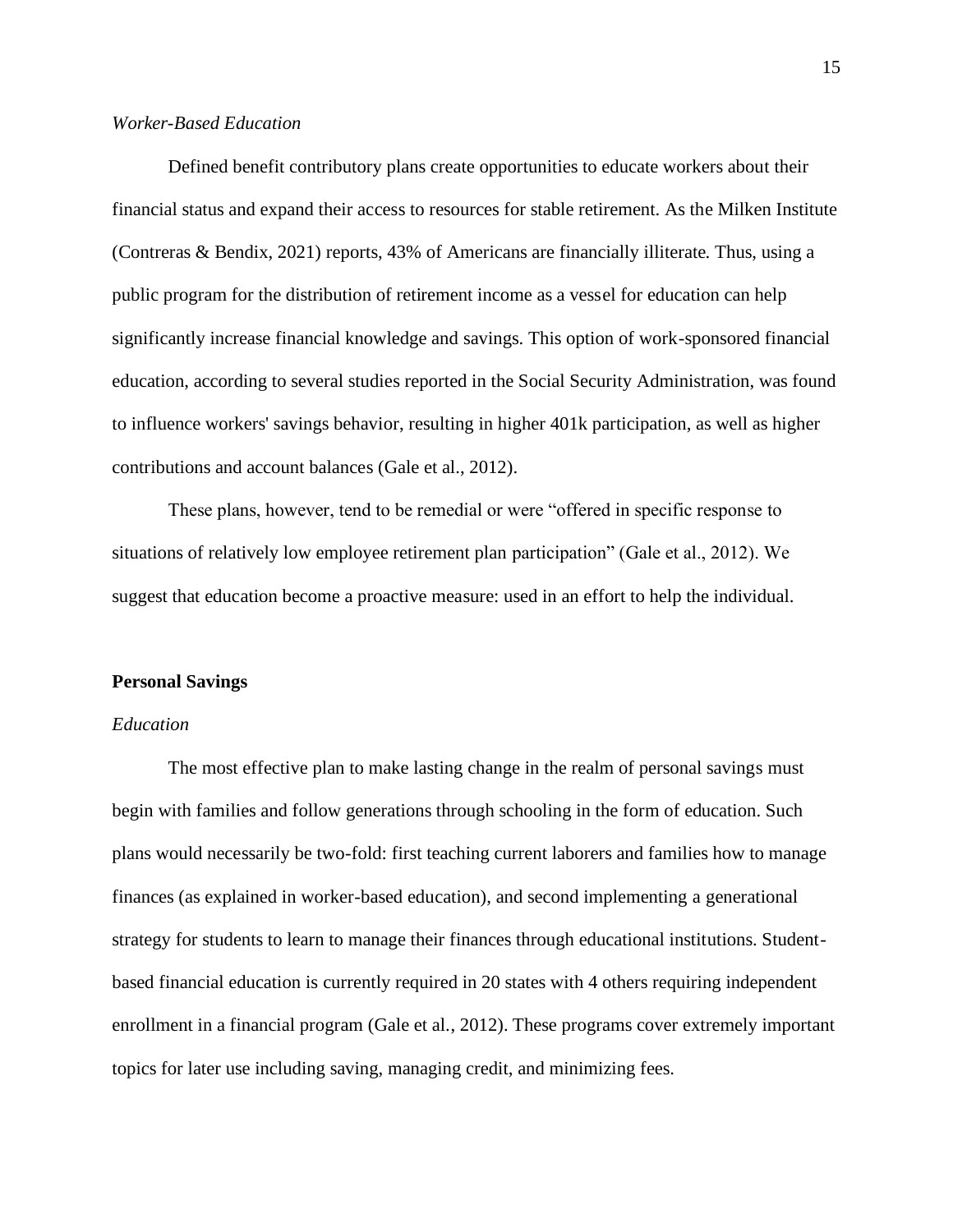Researchers testing these outcomes found that "respondents who attended high school in states mandating financial education reported saving rates (as a share of income) 1.5 percentage points higher than those who did not" (Gale et al., 2012). This study has been the topic of concern in more recent studies, explaining how this may not be the causal factor in the outcomes (Gale et al., 2012). However, a study conducted in 2018 showed the effectiveness of "experimental learning" (Amahir et. al, 2018) when incorporated in financial literacy courses, specifically when employed in primary and secondary schooling.

Regarding secondary schooling, including curriculums that engage students through realworld examples cultivates their natural interest in learning about "financial issues which they perceive as salient in their lives" (Amahir et. al, 2018). In primary schooling, this engagement is accomplished through a "hands-on pedagogy," (Amahir et. al, 2018) where the key is to allow students to learn "by doing" (Amahir et. al, 2018). The authors suggest that transferable knowledge that is often missed by programs can be accomplished through the incorporation of behavioral economics in these curriculums (Amahir et. al, 2018). Overall, incorporating financial literacy education as described above in a way that engages students makes a lasting impact on their ability to make wise financial decisions, and this will also serve to increase participation in savings programs in the future.

# *Gamification*

Monetary incentives in retirement plans have been the historical method of incentivizing participation. However, there is research to suggest that psychological behaviors behind saving are informed by prior experience. As explained in the Behavioral Trends section, individuals' use of "The End of History Illusion" and "Temporal discounting" guides decision making, especially in financial situations (Poulsen, 2013). Exposure to the future, then, would yield a positive effect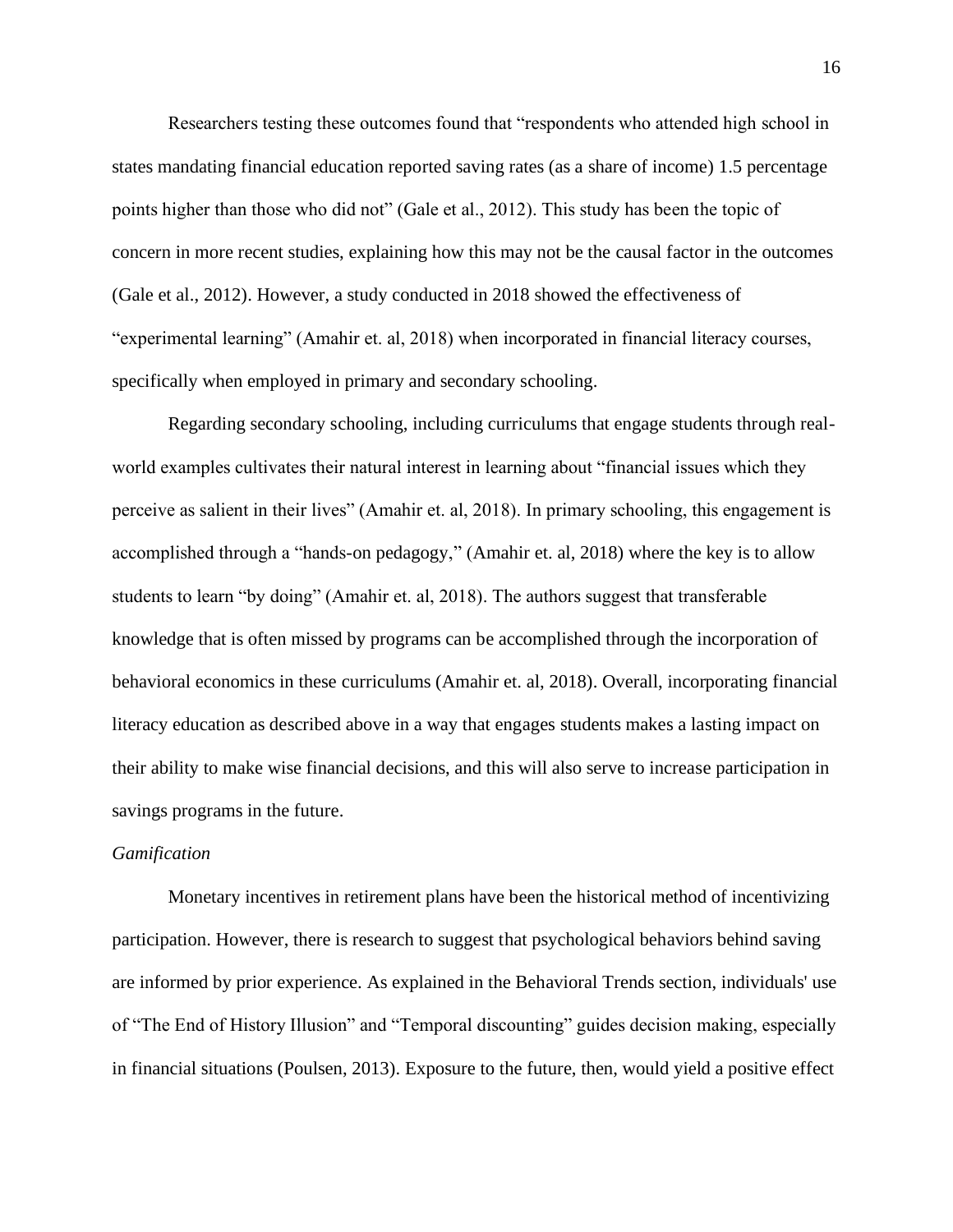on personal finances, a solution now increasingly possible with advanced virtual technology (Poulsen, 2013). The advent of video games offers an avenue for the gamification of finances and retirement plans, where younger individuals can reap the necessary advancement of digitizing finances as well as the experiential requisites for incentivizing personal investment (Velasquez, 2022).

We suggest that the positive outcomes of gamification are visible through two main elements: the sobering effect and the stress-relieving effect. The sobering effect of gamification is evident through its operationalization of concepts individuals see as far away from them and strange (Dennis, 2017). Exposing future consumers to the reality of financial security--or a lackthere-of--in the future through simulations would ease the prevalence of their cognitive shortcuts and motivate individuals to take their financial successes into their own hands. The sobering effect through simulation of individuals as their older selves through the AgeBooth App "tended to contribute on average  $6.2\% - 6.8\%$  of their earnings to a workplace retirement plan, compared with only a  $4.4\% - 5.2\%$  [contributed by those in control groups]" (Dennis, 2017).

This same effect can be achieved through apps that make individuals aware of what happens when they do not invest in their future. The stress-relieving effect complements the sobering component, introducing consumers to a personalized plan that charts their progress and establishes goals to incentivize the continuation of their plans over time (Glass, 2021). Gamification of finances creates a cost-effective medium of financial advising and making the participation of these a component of 401k and IRA enrollment, extending it to social security participation, would ease the psychological blockades of participation.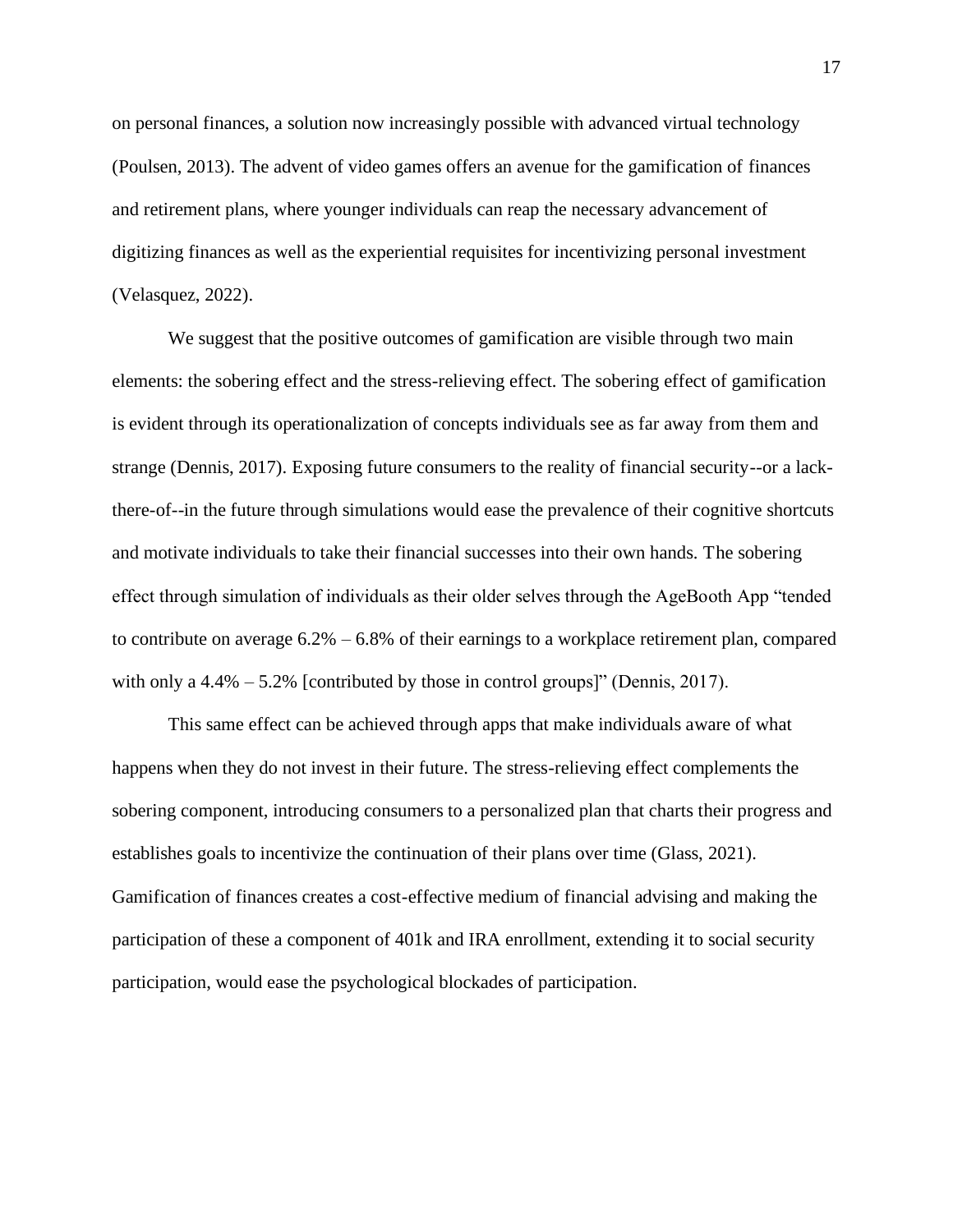## **Feasibility**

Even amid the crisis that social security faces in the status quo, the political feasibility of the solutions hitherto discussed must be considered. Consider the qualities Greenburg (1977) ascribes to policymaking, the importance of time and temporal consideration. The parameters for possible policy change are extremely rigid given the influence of several actors with large stakes in policy change. The coalition built around social security through the elderly, and the subsequent positive feedback loop of influence, would be reluctant to accept any decrease in the benefits provided by the federal government (Campbell, 2011). Employers and political elites, however, would likely be opposed to moving away from the status quo or making any significant changes to the benefits that would increase their cost, meaning reform that would only lower the benefits provided or privatize the system (Gilens & Page, 2014).

Moreover, congresspersons, according to R. Douglas Arnold (1990), disproportionately favor policies with low-cost visibility; they work in the interest of re-election and imposing costs, especially taxes as with redistributive policy. Given that most reforms of social security would require a redistributive cost to be imposed somewhere for the benefits to be maintained, congressional support would be unlikely unless they could hide or postpone the costs.

Taking all these feasibility issues into account, our plan overcomes these challenges through several elements of our solution. Again, consider the importance of time in policy implementation, and the congressional incentive to enact policy in the same way that was used in Civil war pensions (Greenburg, 1977). Our comprehensive strategy of implementing change- targeting the several sectors of policy change--would be implemented over a ten-year period, deferring the costs of these redistributive actions to make incremental costs over a long period of time.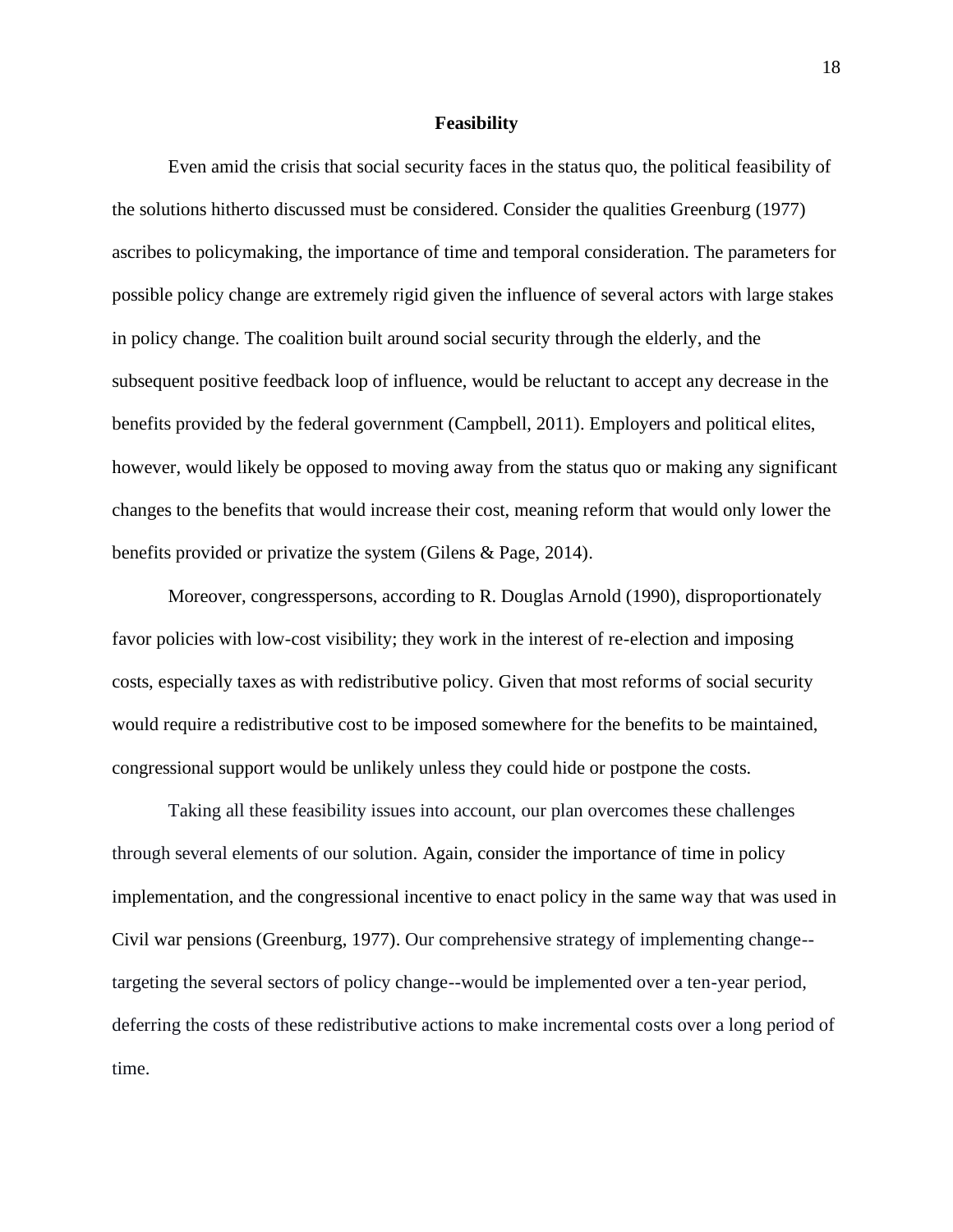The agglomeration of effects could also include many complementary policy agendas to gather political support. Gradual incentivization of educational programs will take place to provide tax expenditures to companies who pair these additions—including automatic enrollment—to their existing plans, offsetting the cost of raising the taxation of employers through social security reform. Similarly, states will be incentivized to offer programs in their schools toward financial education, tacking on the cost of extra educational facilities with the growing budget for educational spending after the last cycle. Within these programs, applications that gamify retirement savings and finances will also be subsidized. Removing the cap on social security will be made viable by establishing that the contributory plan is meant to be equally participated in by all citizens. Therefore, benefits will also be felt by all citizens, and will incrementally increase with the taxation of employer and worker contributions to the program. Creating an individual account section for states, as in several congressional plans to offer government-sponsored savings accounts, will be enacted along with incorporating the chained CPI when calculating benefits (Coons, 2019).

## **Conclusion**

Through the polity approach, evaluating social security, employer-sponsored plans, and personal savings has revealed the dire state of old-age insurance in the United States. While these issues are imminent, we believe our reform provides grounds for significant improvement in financial literacy, financial education, the stability of social security, and employer-sponsored plans. The potential for reform poses many obstacles to overcome, and would require a strong, central figurehead to champion the reforms through Congress or the Executive branch. However,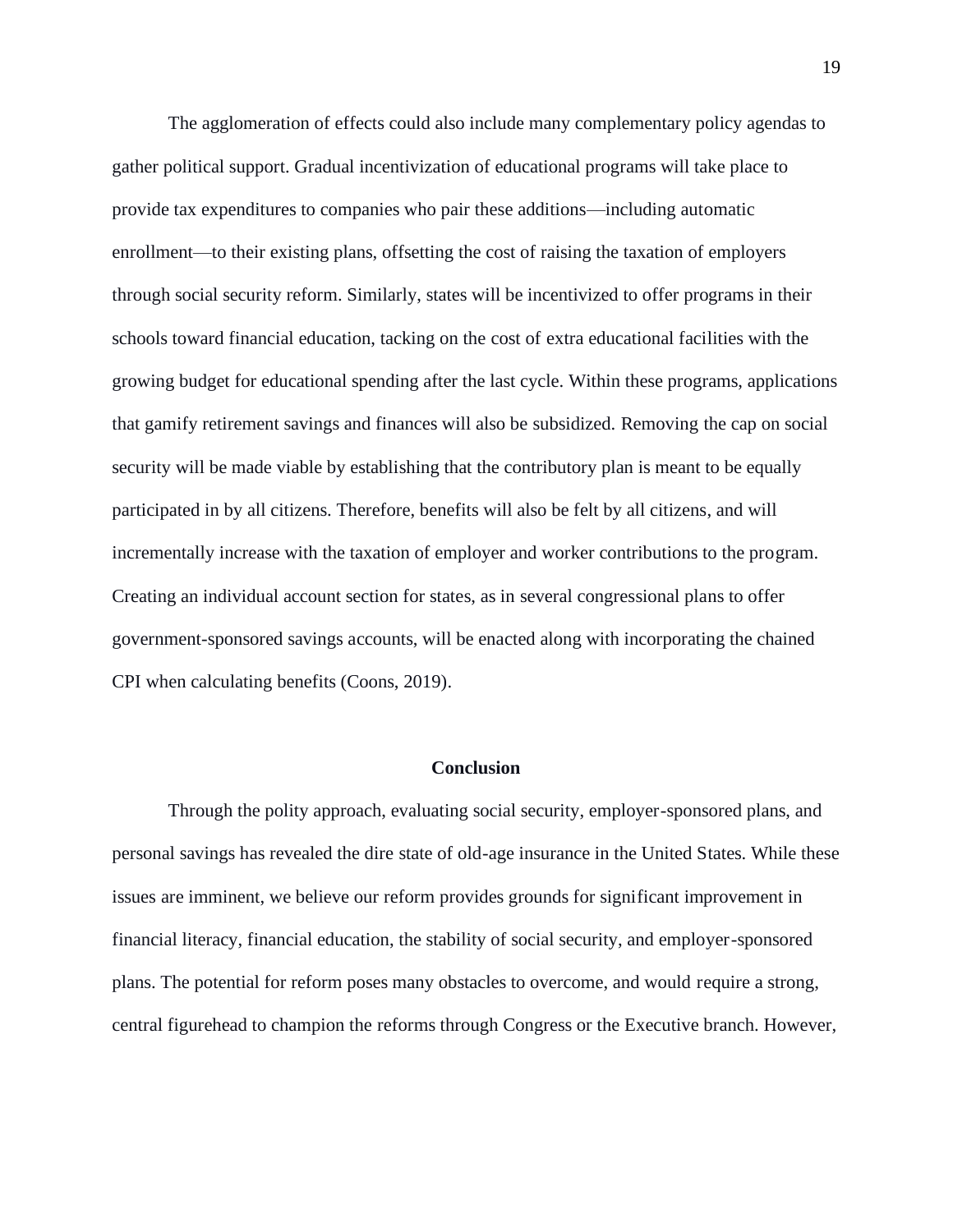policy reform has never been an easy implementation in the exceptionality of the American welfare state, and old-age insurance is no exception.

Reform is necessary, however, to ensure that future generations and all those reliant on the benefits they were promised as citizens of the United States receive what they are due. It is imperative that the United States make strides to ease the socio-economic problems plaguing the country, the growing fragility of our economy as demography changes, and retain a promise fundamental to liberal democracy; social benefits to support its citizens in the case that they are unable to support themselves.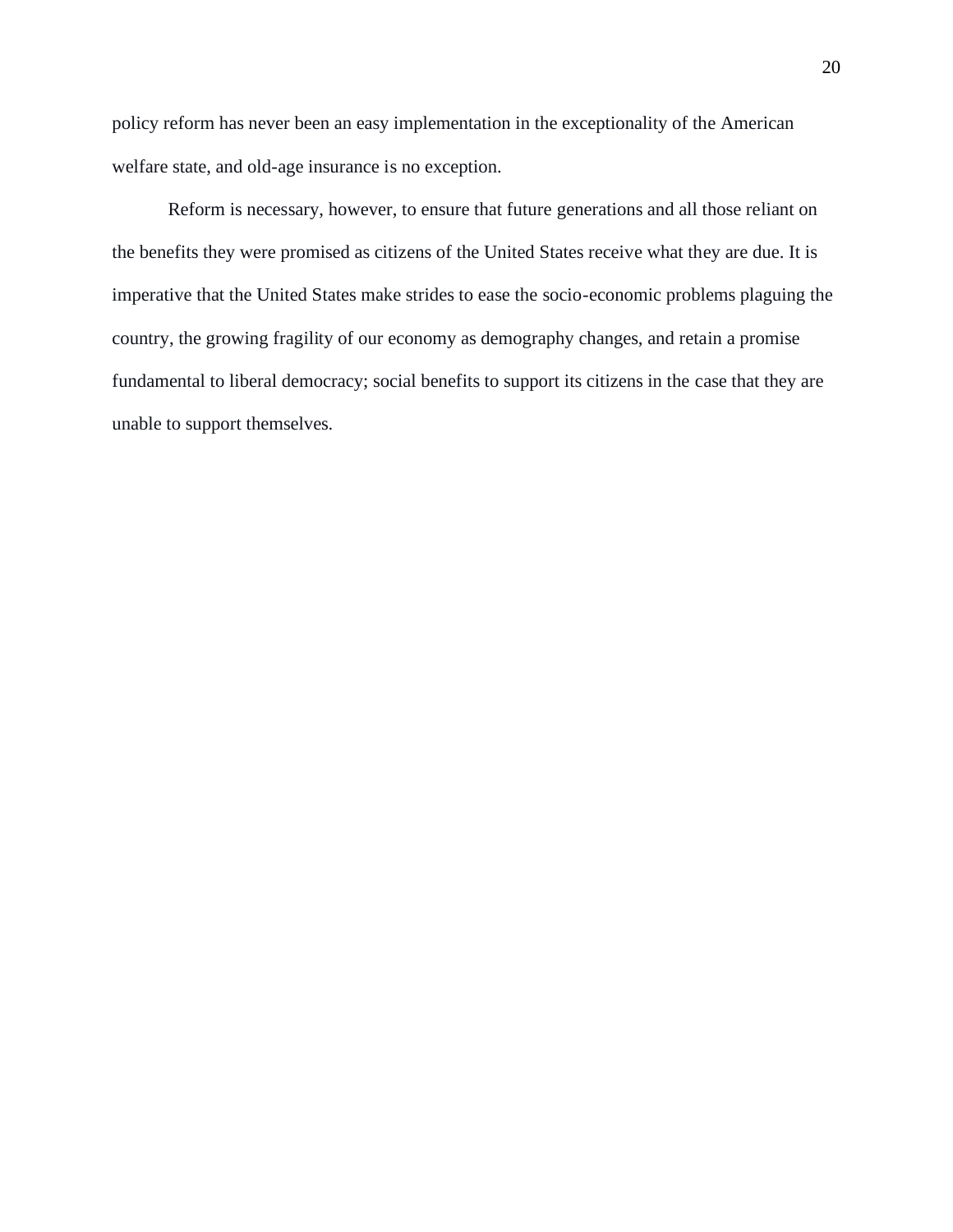## **References**

- Alesina, A., Glaeser, E., & Sacerdote, B. (2001). Why Doesn't the United States Have a European-Style Welfare State? Brookings Papers on Economic Activity, 2001(2), 187–254. http://www.jstor.org/stable/1209137
- Amagir, A., Groot, W., Maassen van den Brink, H., & Wilschut, A. (2018). A review of financial-literacy education programs for children and adolescents. Citizenship, Social and Economics Education, 17(1), 56–80. https://doi.org/10.1177/2047173417719555
- Arnold, R. D. (1990). The Logic of Congressional Action. Yale University Press. http://www.jstor.org/stable/j.ctt32bm5b
- Ashton, K., & Curry, B. (2021, December 16). What Is a Defined Contribution Plan? Forbes Advisor. Forbes. Retrieved April 10, 2022, from https://www.forbes.com/advisor/retirement/defined-contribution-plan/

Biggs, A. G., Wax, A. L., & Feyman, Y. (2022). An agenda for retirement security. National Affairs. Retrieved April 20, 2022, from https://www.nationalaffairs.com/publications/detail/an-agenda-for-retirement-security BLS. (2021, March 1). *67 percent of private industry workers had access to retirement plans in 2020: The Economics Daily: US Bureau of Labor Statistics*. Bureau of Labor Statistics. Retrieved May 12, 2022, from https://www.bls.gov/opub/ted/2021/67-percentof-private-industry-workers-had-access-to-retirement-plans-in-2020.htm

Boskin, M. (2005). Straight Talk on Social Security Reform. The Economists' Voice, 2(1). https://doi.org/10.2202/1553-3832.1094

Campbell, A. (2011, December). Policy Feedbacks and the Impact of Policy Designs on Public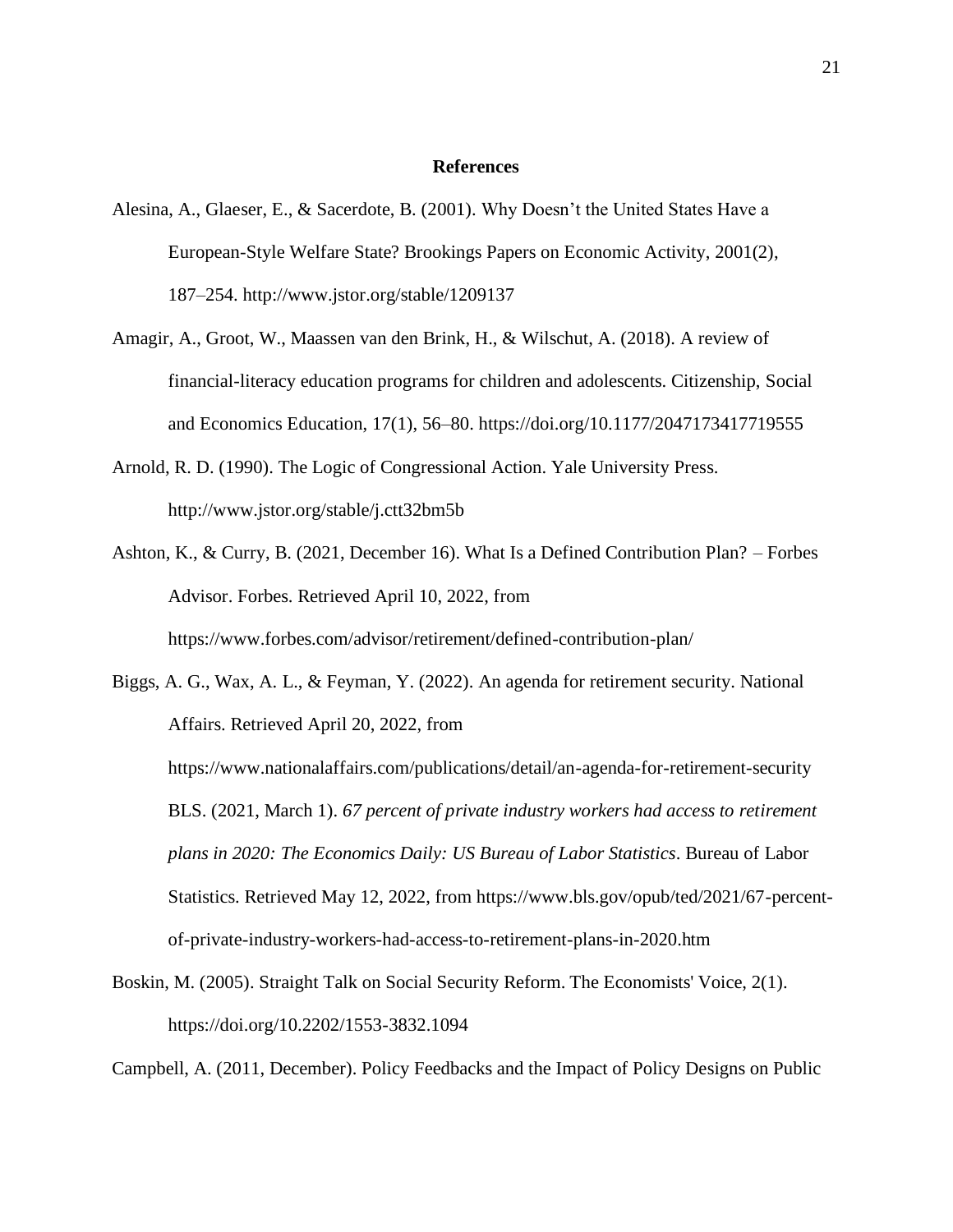Opinion. Journal of Health Politics, Policy and Law, 36(6). 10.1215/03616878- 1460542 CBPP. (2022, March 4). *Policy Basics: Top Ten Facts about Social Security*. Center on Budget and Policy Priorities. Retrieved May 14, 2022, from https://www.cbpp.org/research/social-security/top-ten-facts-about-social-security

Connet, W. (2021, December 24). Social Security Definition - Retirement Planning. Investopedia. Retrieved April 3, 2022, from https://www.investopedia.com/terms/s/socialsecurity.asp Contreras, O., & Bendix, J. (2021, July 6). *Financial Literacy in the United States*. Milken Institute. Retrieved May 14, 2022, from https://milkeninstitute.org/sites/default/files/2021- 08/Financial%20Literacy%20in%20the%20United%20States.pdf

Conrad, K., Lockhart, J., Barth, T., Bingaman, J., & amp; Fosler, G. (2016, June). Securing Our Financial Future: Report of the Commission on Retirement Security and Personal Savings. BCP Retirement Report. Retrieved April 25, 2022, from https://bipartisanpolicy.org/download/?file=/wp-content/uploads/2019/03/BPC-Retiremen t-Security-Report.pdf

Coons, C. (2019, April 4). *Sens. Coons and Klobuchar introduce landmark personal savings and retirement bill*. Chris Coons. Retrieved May 14, 2022, from https://www.coons.senate.gov/news/press-releases/sens-coons-and-klobuchar-introducelandmark-personal-savings-and-retirement-bill

Corak, M. (2013). Income inequality, equality of opportunity, and intergenerational mobility. Journal of Economic Perspectives, 27(3), 79–102. https://doi.org/10.1257/jep.27.3.79.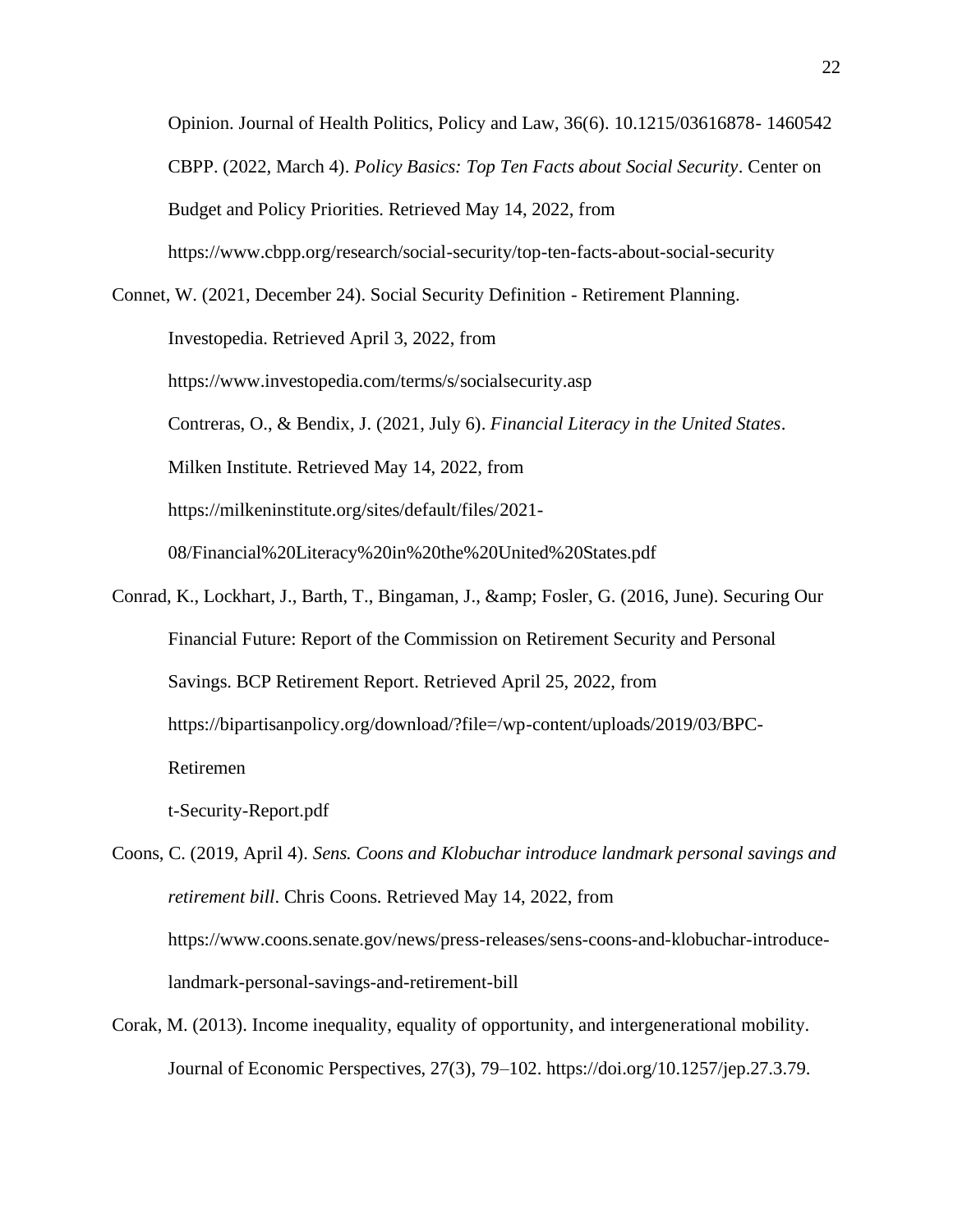Dennis, M. (2017, April 12). *Save More Money by Meeting Your Older Retired Self*. Forbes. Retrieved May 5, 2022, from https://www.forbes.com/sites/financialfinesse/2017/04/12/save-more-money-by-meetingyour-older-retired-self/?sh=45e8ac4931ef

- Diamond, P., & Orszag, P. (2005). Saving Social Security. Journal of Economic Perspectives, 19(2), 11-32. 10.1257/0895330054048722
- DOL. (2022). ACA Automatic Enrollment. US Department of Labor. Retrieved May 14, 2022, from https://www.dol.gov/agencies/ebsa/laws-and-regulations/laws/affordable-careact/for-employers-and-advisers/automatic-enrollment
- Eberly, J. C., & Stock, J. H. (1998, June 18). *The Role of Individual Personal Saving Accounts In Social Security Reform*. Brookings. Retrieved May 14, 2022, from https://www.brookings.edu/testimonies/the-role-of-individual-personal-saving-accountsin-social-security-reform/
- Gale, W., Harris, B., & Levine, R. (2012). *Raising Household Saving: Does Financial Education Work?* Social Security. Retrieved May 14, 2022, from https://www.ssa.gov/policy/docs/ssb/v72n2/v72n2p39.html
- Glass, W. (2021, March 19). *Ultimate Guide to Financial Gamification*. Ostrich. Retrieved May 14, 2022, from https://getostrich.com/learn/financial-gamification/

Gilens, M., & Page, B. (2014). Testing Theories of American Politics: Elites, Interest Groups, and Average Citizens. Perspectives on Politics, 12(3), 564-581. doi:10.1017/S1537592714001595

Godbout, T. (2021, November 5). *Which Generation is Most Financially Literate?* National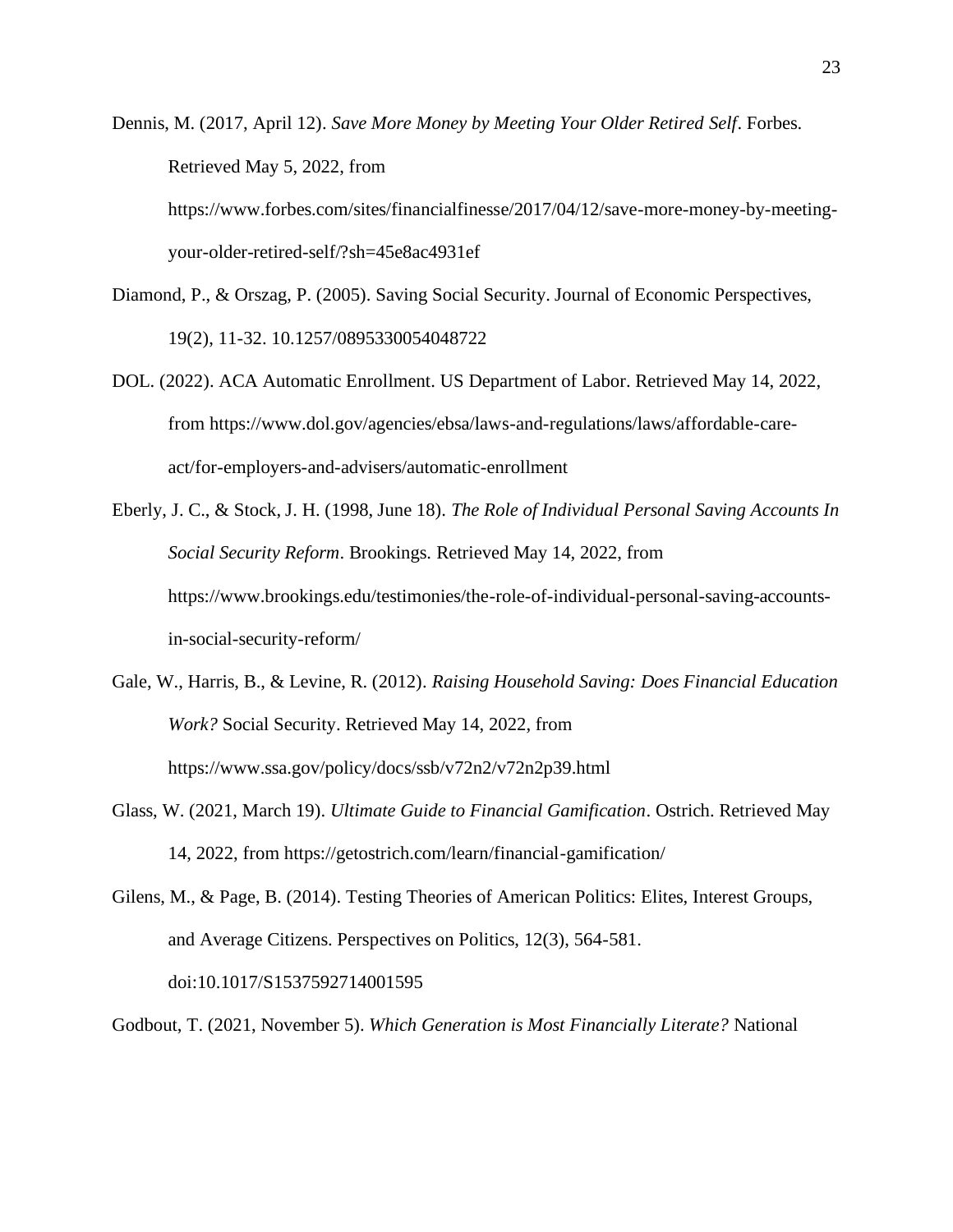Association of Plan Advisors. Retrieved May 14, 2022, from https://www.napanet.org/news-info/daily-news/which-generation-most-financially-literate

- Greenberg, G. D., Miller, J. A., Mohr, L. B., & Vladeck, B. C. (1977). Developing Public Policy Theory: Perspectives from Empirical Research. The American Political Science Review, 71(4), 1532–1543. https://doi.org/10.2307/1961494
- Hacker, J. S. (2004). Privatizing Risk without Privatizing the Welfare State: The Hidden Politics of Social Policy Retrenchment in the United States. The American Political Science Review, 98(2), 243–260. http://www.jstor.org/stable/4145310
- Hacker, J. S. (2002). The divided welfare state: The battle over public and private social benefits in the United States. Cambridge: Cambridge Univ. Press.
- Hulbert, M. (2021, November 20). Gen Z is wildly unrealistic about how much money stocks, crypto and other investments will give them for retirement. MarketWatch. Retrieved May 14, 2022, from

https://www.marketwatch.com/story/gen-z-is-wildly-unrealistic-about-how-muchmoney-

stocks-crypto-and-other-investments-will-give-them-for-retirement-11637107745

Ikenberry, G. J., & Skocpol, T. (1987). Expanding Social Benefits: The Role of Social Security. Political Science Quarterly, 102(3), 389–416. https://doi.org/10.2307/2151400

IRS. (2021, November 8). Retirement Topics - Defined Benefit Plan Benefit Limits. Internal Revenue Service. Retrieved April 14, 2022, from https://www.irs.gov/retirement-plans/plan-participant-employee/retirement-topicsdefined -benefit-plan-benefit-limits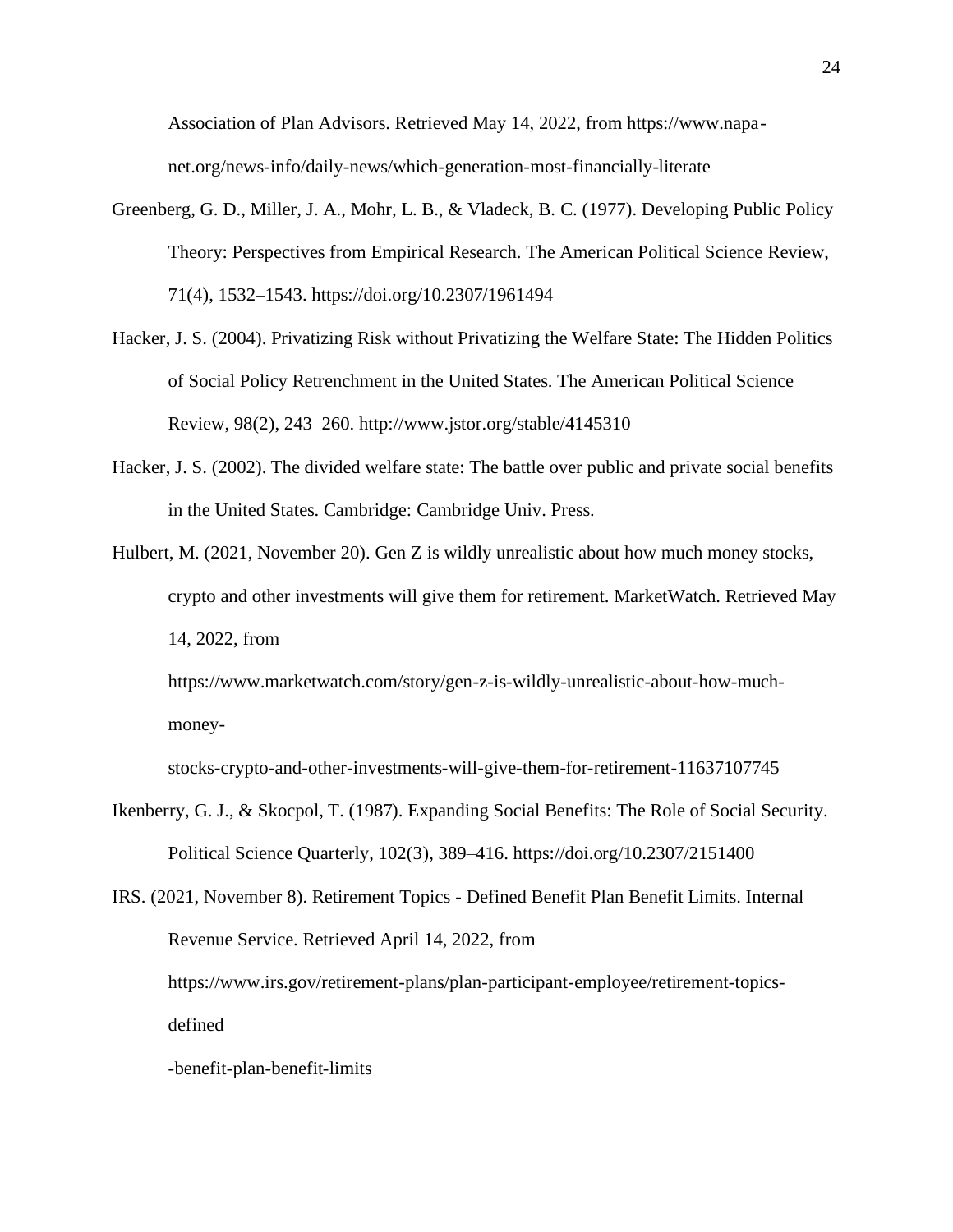- IRS. (2021, June 3). *Retirement Topics - Automatic Enrollment*. Internal Revenue Service. Retrieved May 14, 2022, from https://www.irs.gov/retirement-plans/plan-participantemployee/retirement-topics-automatic-enrollment
- The Investopedia Team. (2022, 27 March). Defined-Benefit vs. Defined-Contribution Plan: What's the Difference? Investopedia. Retrieved April 3, 2022, from https://www.investopedia.com/ask/answers/032415/how-does-defined-benefit-pension-pl An-differ-defined-contribution-plan.asp
- Kenton, W. (2021, September 2). Chain-Weighted CPI Definition. Investopedia. Retrieved April 4, 2022, from https://www.investopedia.com/terms/c/chain-linked-cpi.asp

Lindblom, C. E. (1982). The Market as Prison. The Journal of Politics, 44(2), 324–336.

- Lowi, T. J. (1972). Four Systems of Policy, Politics, and Choice. Public Administration Review, 32(4), 298–310. https://doi.org/10.2307/974990
- Mitchell, D., & Sabelhaus, J. (2020, October 7). *Policy prescriptions for the flawed and unequal retirement savings systems that perpetuate US economic inequality*. Equitable Growth. Retrieved May 14, 2022, from https://equitablegrowth.org/policy-prescriptions-for-theflawed-and-unequal-retirement-savings-systems-that-perpetuate-u-s-economic-inequality/
- Mitra, M. (2022, February 18). Gen Z Opens More IRAs and Is Saving for Retirement: Fidelity. Money. Retrieved April 12, 2022, from

https://money.com/gen-z-saving-for-retirement-increase/

Morrissey, M. (2016, March 3). The State of American Retirement: How 401(k)s have failed most American workers. Economic Policy Institute. Retrieved April 1, 2022, from https://www.epi.org/publication/retirement-in-america/

Nyce, S. A. (2007). Behavioral effects of employer-sponsored retirement plans. Journal of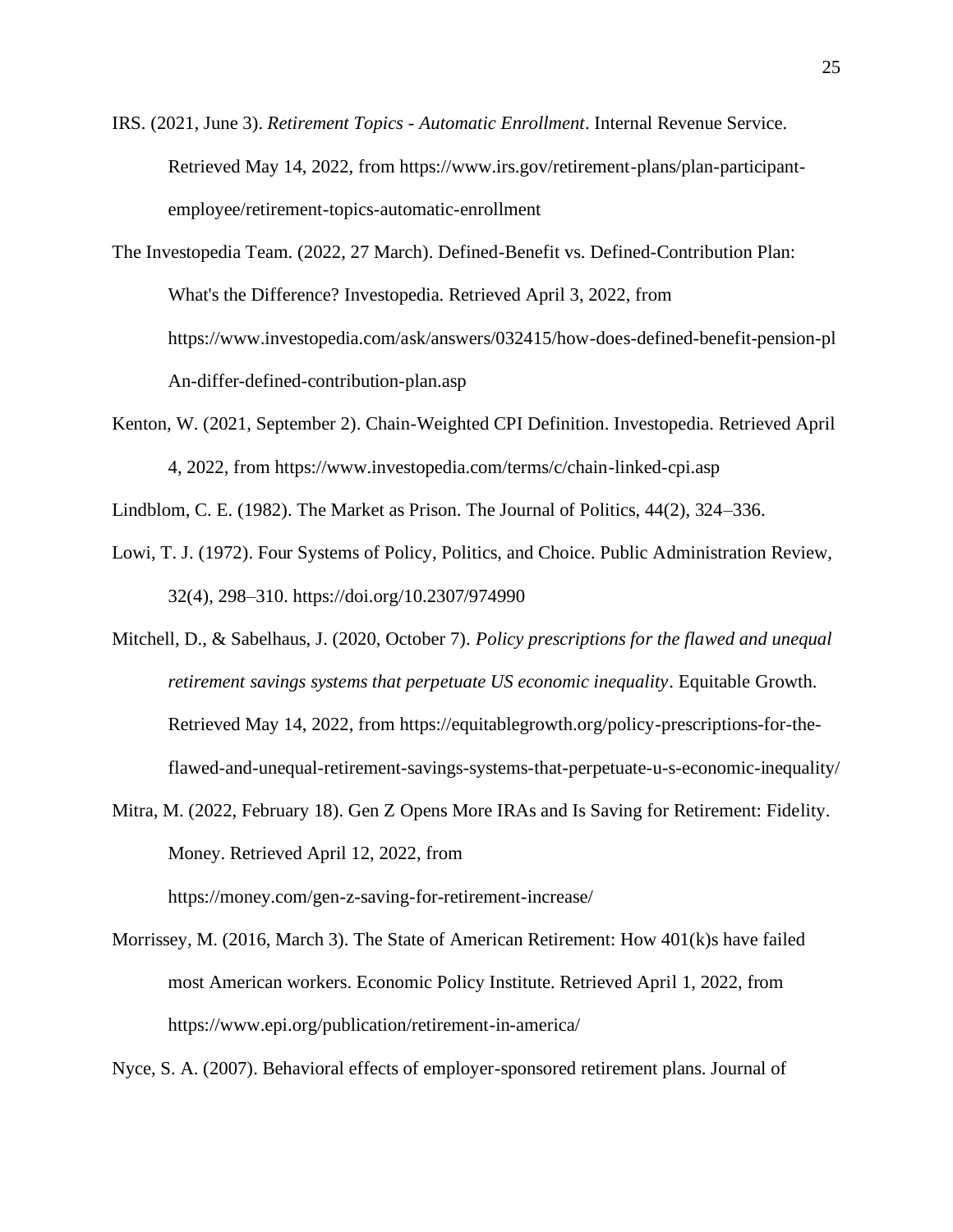Pension Economics & Finance, 6(3), 251-285.

doi:https://doi.org/10.1017/S1474747207003101

O'Connor, B. (2022, January 27). The rise of the anti-work movement. BBC. Retrieved April 20, 2022, from

https://www.bbc.com/worklife/article/20220126-the-rise-of-the-anti-work-movement

- OECD. (2015). *Results from PISA Financial Literacy*. PISA 2015 Financial Literacy USA. https://www.oecd.org/pisa/PISA-2105-Financial-Literacy-USA.pdf
- The Pew Charitable Trusts. (2016). *Employer-Sponsored Retirement Plan Access, Uptake and Savings*. The Pew Charitable Trusts. Retrieved May 14, 2022, from https://www.pewtrusts.org/-

/media/assets/2016/09/employersponsoredretirementplanaccessuptakeandsavings.pdf

- Poulsen, B. C. (2013, January 27). *On the End of History Illusion*. Psychology Today. Retrieved May 14, 2022, from https://www.psychologytoday.com/us/blog/reality-play/201301/theend-history-illusion
- Skocpol, T. (1993). America's First Social Security System: The Expansion of Benefits for Civil War Veterans. Political Science Quarterly, 108(1), 85–116. https://doi.org/10.2307/2152487
- SSA. (2022). Proposals to Change Social Security. Social Security. Retrieved April 4, 2022, from https://www.ssa.gov/OACT/solvency/
- SSA. (2022). Social Security Benefit Amounts. Social Security. Retrieved April 4, 2022, from https://www.ssa.gov/oact/cola/Benefits.html St. Louis Fed. (2022). *Personal Saving Rate (PSAVERT) | FRED | St. Louis Fed*. FRED. Retrieved May 14, 2022, from https://fred.stlouisfed.org/series/PSAVERT